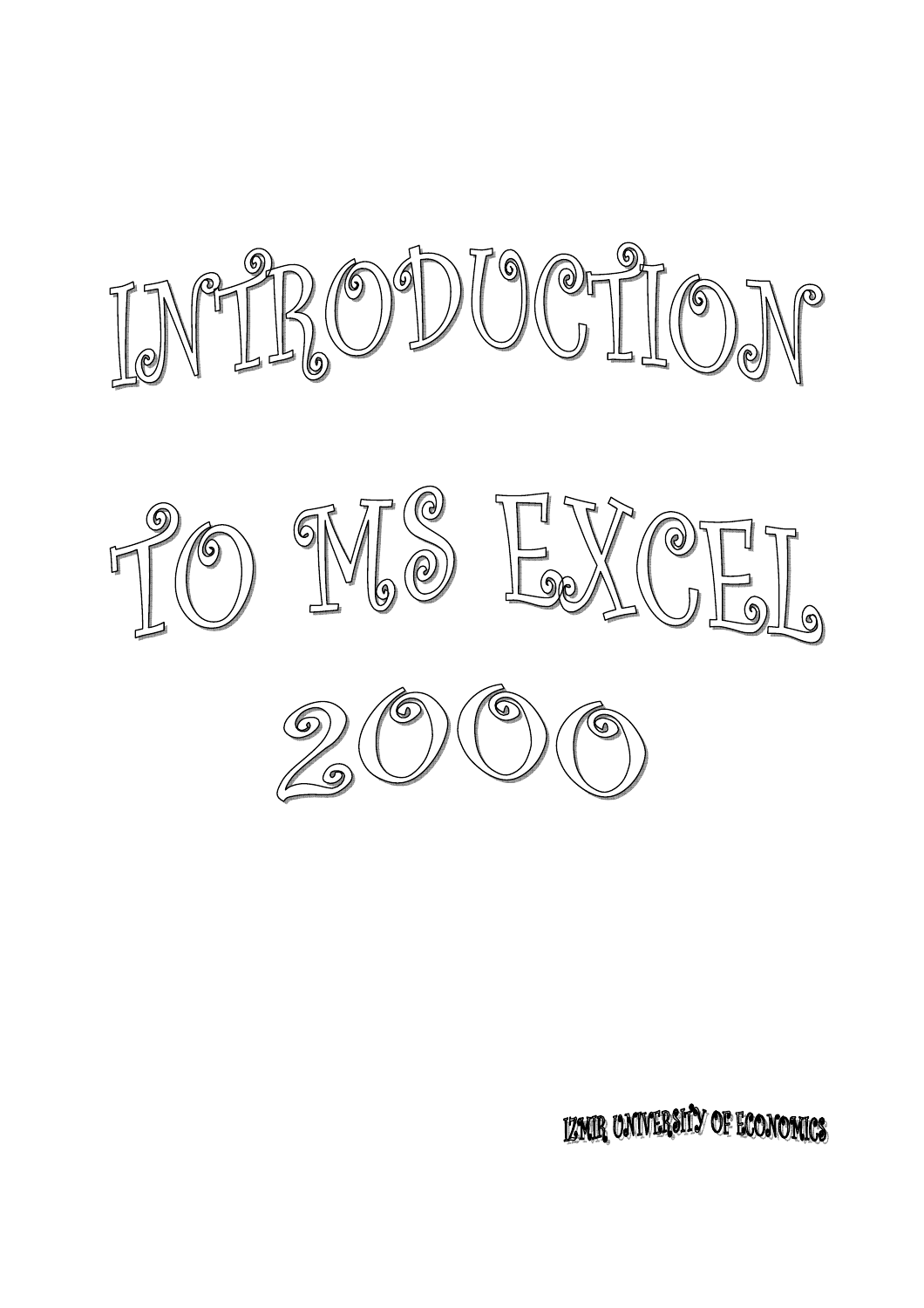# **Creating an Excel 2000 Spreadsheet**

### **Starting Excel 2000**

In the following exercises you will **learn** some of the necessary steps to **create** a **spreadsheet** using **Microsoft Excel 2000**. You will learn not only how to type various items into the spreadsheet, but also how to copy columns, widen columns, fill columns, add, subtract, multiply, divide, and a variety of other things.

To begin, **load** the spreadsheet by **clicking twice** on the **Excel 2000 Windows Icon,** to do this click-on the **Start Button** in the **lower left corner** of the screen, move the cursor up to **Programs**, and then move to **Microsoft Excel** and click once on it using the left button on your mouse.



A **spreadsheet** is a "**number manipulator**." To make the manipulation of numbers easier **all spreadsheets** are organized into **rows** and **columns**. Your initial spreadsheet will look something like the following:

|   |    | Microsoft Excel - Book1                                                                                                                                                             |   |   |   |   |       |
|---|----|-------------------------------------------------------------------------------------------------------------------------------------------------------------------------------------|---|---|---|---|-------|
|   |    | File Edit View Insert Format Tools Data Window Help                                                                                                                                 |   |   |   |   |       |
|   |    | $ \mathbb{D} \times \mathbf{H}  \oplus  \mathbf{B} \times \mathbf{W} $ , and $ \mathbf{B} \times \mathbf{H} $ , $ \mathbf{B} \times \mathbf{H} $ , $ \mathbf{B} \times \mathbf{H} $ |   |   |   |   | Arial |
|   | A1 |                                                                                                                                                                                     |   |   |   |   |       |
|   | А  | в                                                                                                                                                                                   | C | D | F | G | Н     |
|   |    |                                                                                                                                                                                     |   |   |   |   |       |
| 2 |    |                                                                                                                                                                                     |   |   |   |   |       |
| 3 |    |                                                                                                                                                                                     |   |   |   |   |       |
| 4 |    |                                                                                                                                                                                     |   |   |   |   |       |
| 5 |    |                                                                                                                                                                                     |   |   |   |   |       |
| 6 |    |                                                                                                                                                                                     |   |   |   |   |       |
| 7 |    |                                                                                                                                                                                     |   |   |   |   |       |
| 8 |    |                                                                                                                                                                                     |   |   |   |   |       |

**Notice** that the "**main**" part of the spreadsheet is composed of **Rows (Labeled 1, 2, 3, 4**, etc.) and **Columns (Labeled A, B, C, D**, etc.).

The "**intersection**" of **each row** and **column** is called a **cell**. In the image above the **cursor is on** the "**home**" **cell** – **A1**. **Notice Row 1 and Column A are "bold."** This **indicates** what is called the "**address** of the **cell**. **Notice that right above cell A1**, another **A1** is **displayed** in a **small box** called the **Name Box**. Whenever you "click" on a cell the address of that cell will be shown in the Name Box.

In this course, whenever it is indicated that you need to **click** the mouse, it will mean to **click** the **left mouse button** – unless it is indicated that you should click the right mouse button.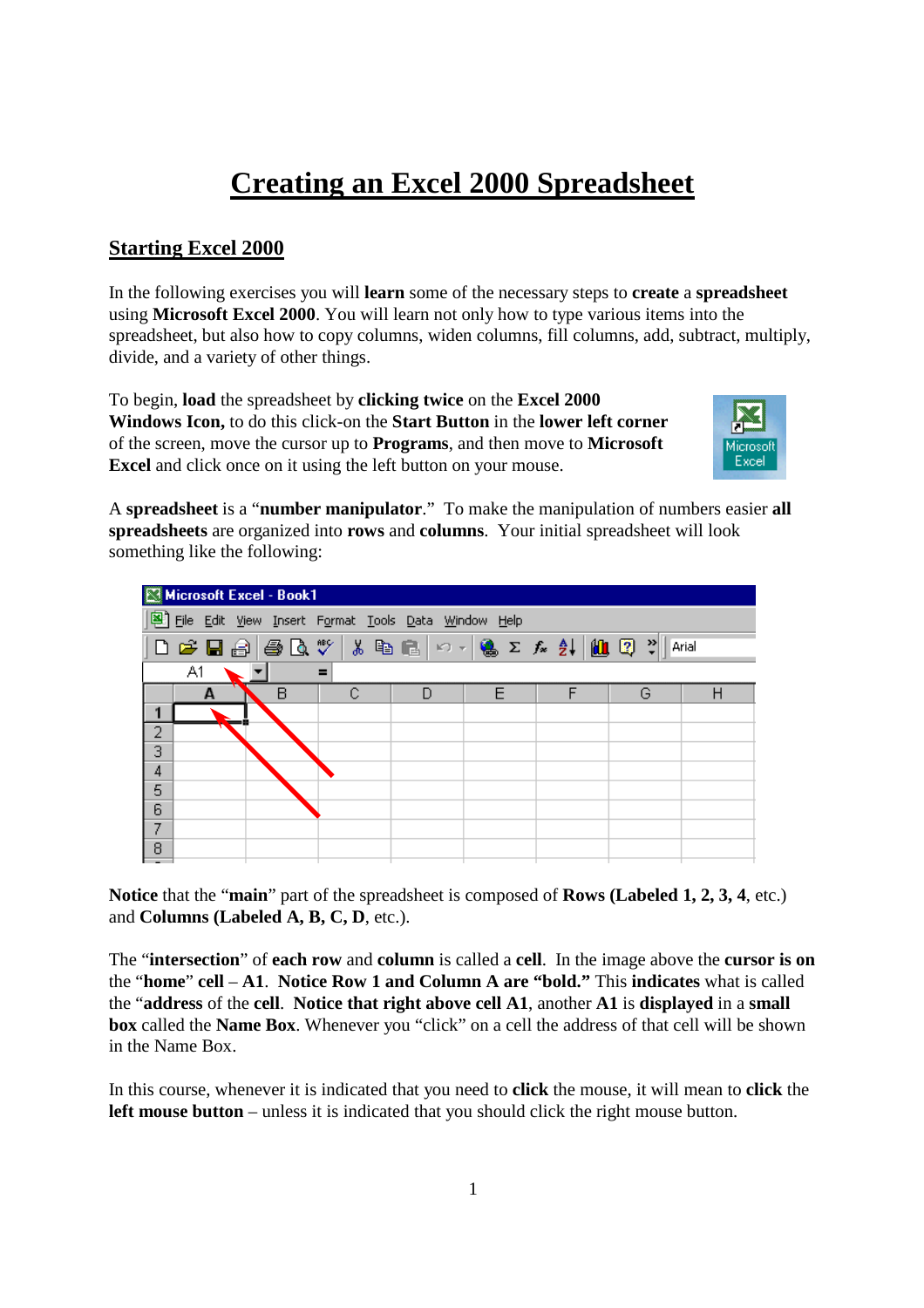### **Moving Around the Spreadsheet**

You can move around the spreadsheet/cells by **clicking** your mouse **on** various **cells**, or by using the **up, down, right and left arrow movement keys on the keyboard**. Or, you can move up and down by using the "**elevator**" bars on the **right** and **bottom** of the spreadsheet.

Go ahead and **move around the spreadsheet**. **Hold down** the **down arrow key** on the **keyboard** for a few seconds – then **click**-on a **cell**.

**Notice** how the **Name Box** always **tells** you "**where you are**."

Now hold down the **right arrow key** on the keyboard for a few more seconds. **Notice** how the **alphabet changes** from **single letters (A, B, C,. …. Z**) to **several letter combinations (AA, AB, AC**). There are **hundreds of columns** and **thousands of rows** in a spreadsheet.

**There are two ways** to **return** to the **Home Cell (A1):** 

**1.** On your keyboard locate and **hold down the Ctrl key,** now find and press the **Home key at the same time.** 

**2.** Simply **click-in** the **Name Box** and **type-in A1**. Then **tap** the **Enter key** and you will **go** to cell **A1**. You can go to any cell in the spreadsheet by this method. Simply type-in a row and column, tap the Enter key, and you'll go to that cell.

Now that you have the "feel" of how to move around the Excel spreadsheet, **go to** the **cells** as **indicated below** and **type-in** the following:

**1. Go to cell: Cl** 

**2. Type in (Your Name)'s Budget.** It should **look similar** to **the image below**. **Do not tap Enter** when you finish typing.

|    |  |                                                         | $ \mathbb{D} \cong \blacksquare$ @ @ @ $\mathbb{V}'$   $k$ & @   r $\lnot$ @ $\Sigma$ ) |  |
|----|--|---------------------------------------------------------|-----------------------------------------------------------------------------------------|--|
|    |  | $\mathbf{r}$ $\mathbf{X}$ $\mathbf{V}$ = Janie's Budget |                                                                                         |  |
|    |  |                                                         |                                                                                         |  |
|    |  | Janie's Budget                                          |                                                                                         |  |
|    |  |                                                         |                                                                                         |  |
| -3 |  |                                                         |                                                                                         |  |
|    |  |                                                         |                                                                                         |  |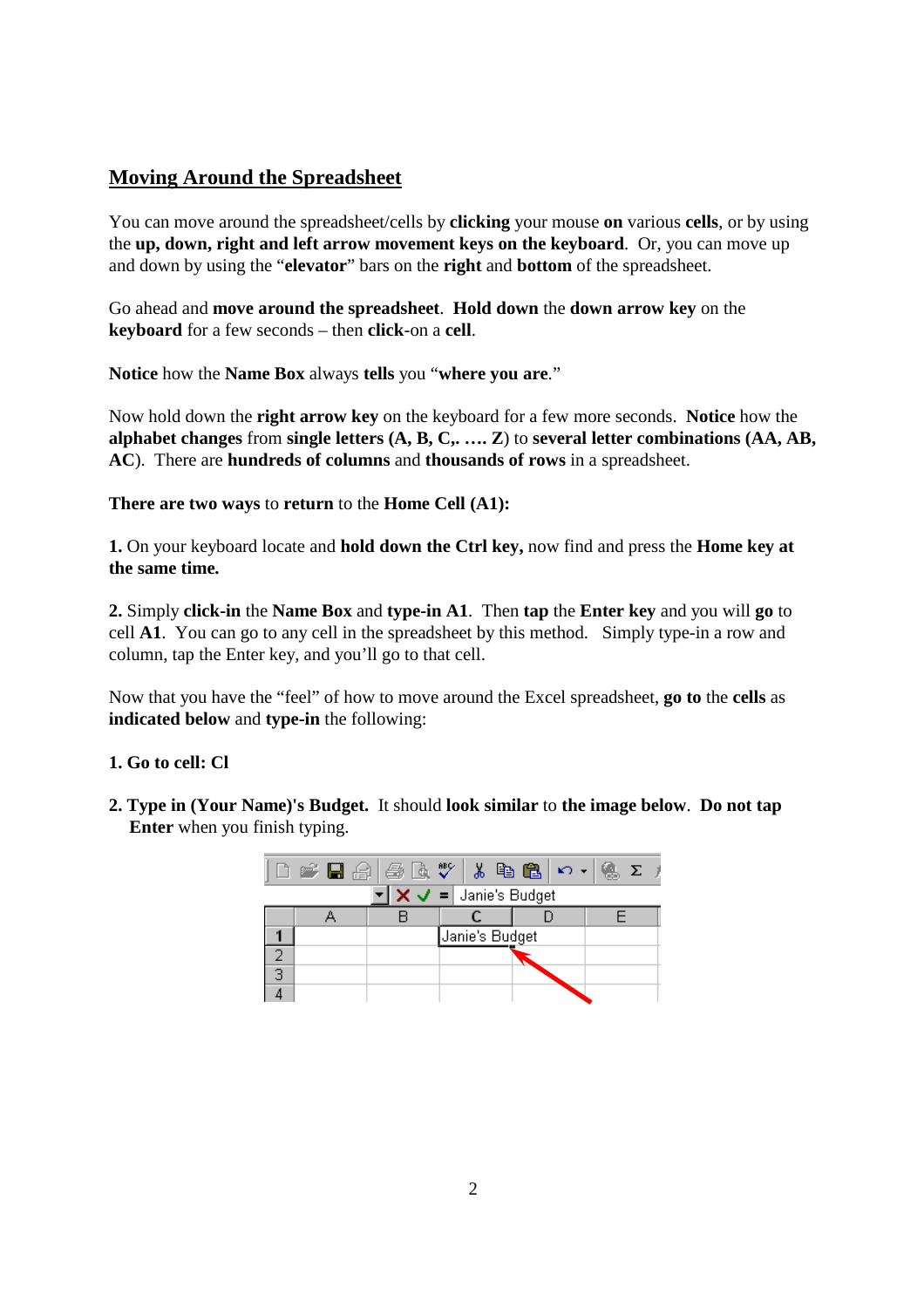**Look** at cells **C1** and **D1**. Notice how your **entry has spilled over from cell C1** into cell **D1**. Sometimes this is a problem, and sometimes it is not. Now **move** to cell **D1** and **type-in** the word **Bonzo** and **press the Enter key.** 

|  |  | 图 File Edit View Insert Format Tools Data Window Help                                                                                                                                                                                                                                                                                                                                                                                         |                  |  |  |  |
|--|--|-----------------------------------------------------------------------------------------------------------------------------------------------------------------------------------------------------------------------------------------------------------------------------------------------------------------------------------------------------------------------------------------------------------------------------------------------|------------------|--|--|--|
|  |  | $ \hspace{-.02in}[\hspace{-.1ex}] \hspace{-.04in}]\hspace{-.04in} \oplus \hspace{-.04in}[\hspace{-.1ex}[ \hspace{-.1ex} \Delta \hspace{-.04in} ] \hspace{-.04in}]\hspace{-.04in} \otimes \hspace{-.04in} [\hspace{-.1ex} \Delta \hspace{-.04in} ] \hspace{-.04in}]\hspace{-.04in} \otimes \hspace{-.04in} [\hspace{-.1ex} \Delta \hspace{-.04in} ] \hspace{-.04in}]\hspace{-.04in} \otimes \hspace{-.04in} [\hspace{-.1ex} \Delta \hspace{-.$ |                  |  |  |  |
|  |  |                                                                                                                                                                                                                                                                                                                                                                                                                                               | $X - I$ = Bonzo  |  |  |  |
|  |  |                                                                                                                                                                                                                                                                                                                                                                                                                                               |                  |  |  |  |
|  |  |                                                                                                                                                                                                                                                                                                                                                                                                                                               | Janie's Bu}Bonzo |  |  |  |
|  |  |                                                                                                                                                                                                                                                                                                                                                                                                                                               |                  |  |  |  |
|  |  |                                                                                                                                                                                                                                                                                                                                                                                                                                               |                  |  |  |  |

**Notice** how **Bonzo** now **covers** the **right part of your original entry**!! Now **move back** to cell **C1** and **click-on it**. Look at the upper part of the spreadsheet just above the cells where you typed. Your name and the word budget are still there. Bonzo only **covered** the **portion in cell D1**. **See the image and arrow below.**

|    | File Edit View Insert Format Tools Data Window Help                                                                                             |  |                  |  |  |  |  |
|----|-------------------------------------------------------------------------------------------------------------------------------------------------|--|------------------|--|--|--|--|
|    | $ \mathbf{D} \times \mathbf{H}  \oplus  \mathbf{B} \times \mathbf{W} $ ), and $ \mathbf{A} \times \mathbf{H} $ $ \mathbf{B} \times \mathbf{H} $ |  |                  |  |  |  |  |
|    | С1                                                                                                                                              |  | Janie's Budget   |  |  |  |  |
|    |                                                                                                                                                 |  |                  |  |  |  |  |
|    |                                                                                                                                                 |  | Janie's BulBonzo |  |  |  |  |
|    |                                                                                                                                                 |  |                  |  |  |  |  |
| -3 |                                                                                                                                                 |  |                  |  |  |  |  |
|    |                                                                                                                                                 |  |                  |  |  |  |  |

There are **several ways** to **take care** of this cell overlap problem. For the moment **move back** to cell **D1** and **click**-on cell **D1**. **Tap** the **Delete** key above the arrow movement keys on the **keyboard**. Notice that **Bonzo disappears** and your **entire entry reappears**. Deleting an entry is one way to expose the hidden entry in a cell, however deleting an entry is not always an option, and later in this course book we'll look at some other ways to solve this problem.

Now we'll continue making some entries. If you happen to **make a mistake** simply **retype the entries**. Any time you want to replace something in a cell you can simply retype a new entry and it will replace the old one. Later on we'll look at ways of how to edit typing mistakes.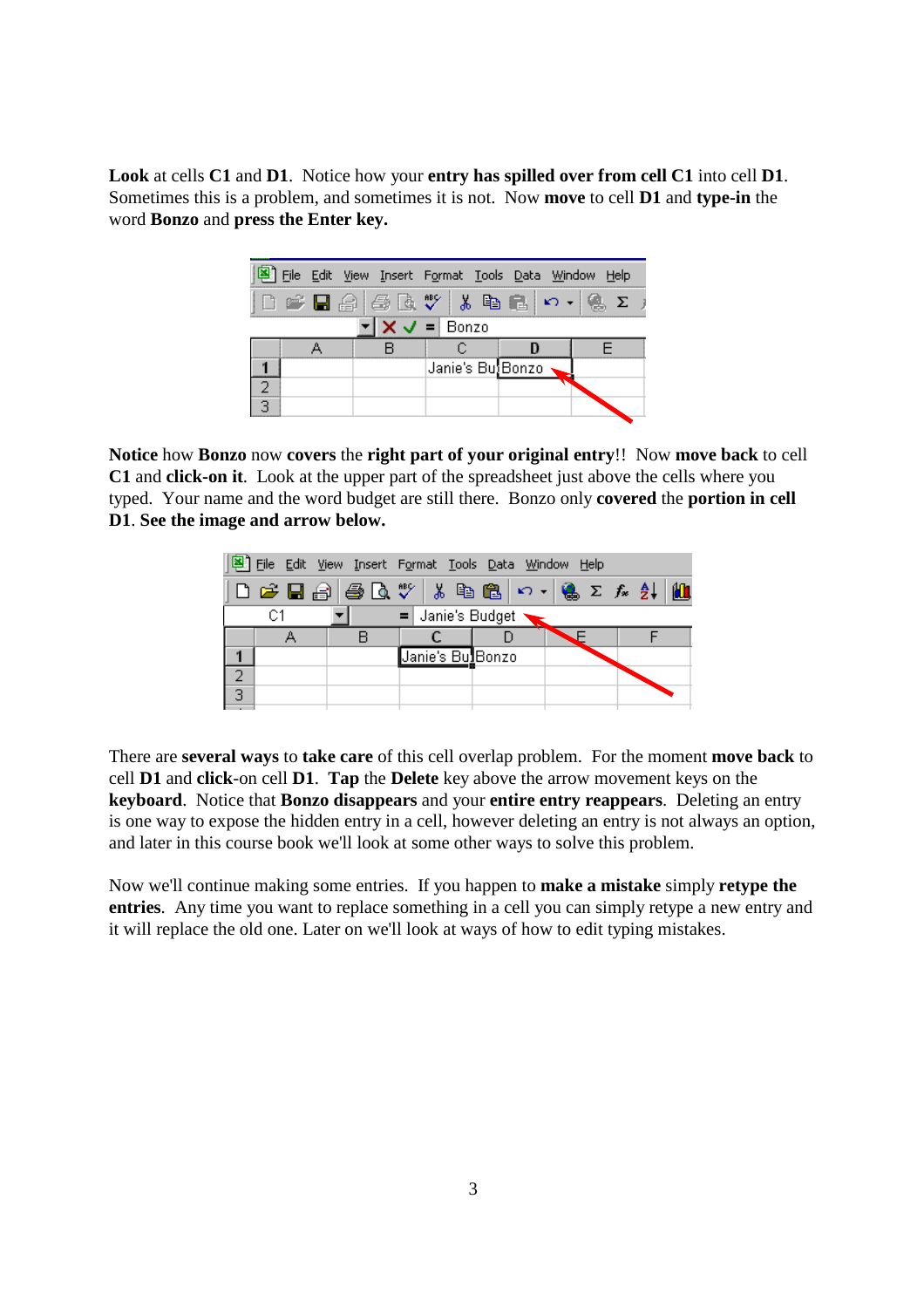**Move** to the **following cells** and **type-in** the **information indicated**. Press the enter key after each entry.

- **Cell Type-in**
- **A3 Income**
- **B4 Parents**
- **B5 Job**
- **B6 Investments**
- **B7 Total**
- **A10 Expenses**
- **B11 Food**
- **B12 Beverages**
- **Parties**
- **B14 Miscellaneous**
- **B15 Total**

| 国]            | Eile<br>Edit           | View Insert F <u>o</u> rmat Tools |                |    | <u>D</u> ata <u>W</u> in |
|---------------|------------------------|-----------------------------------|----------------|----|--------------------------|
|               | 0 <del>2</del> 8 8 6 7 |                                   | y.             | 电追 | ю.                       |
|               | <b>B17</b>             |                                   | =              |    |                          |
|               | А                      | B                                 | C              | D  |                          |
| 1             |                        |                                   | Janie's Budget |    |                          |
| $\frac{2}{3}$ |                        |                                   |                |    |                          |
|               | Income                 |                                   |                |    |                          |
| 4             |                        | Parents                           |                |    |                          |
| $rac{5}{6}$   |                        | Job                               |                |    |                          |
|               |                        | Investments                       |                |    |                          |
| 7             |                        | Total                             |                |    |                          |
| 8             |                        |                                   |                |    |                          |
| 9             |                        |                                   |                |    |                          |
| 10            | Expenses               |                                   |                |    |                          |
| 11            |                        | Food                              |                |    |                          |
| 12            |                        | Beverages                         |                |    |                          |
| 13            |                        | Parties                           |                |    |                          |
| 14            |                        | Miscellaneous                     |                |    |                          |
| 15            |                        | Total                             |                |    |                          |
| 16            |                        |                                   |                |    |                          |
| 17            |                        |                                   |                |    |                          |
| 18            |                        |                                   |                |    |                          |

Your spreadsheet should now look like the picture on the right.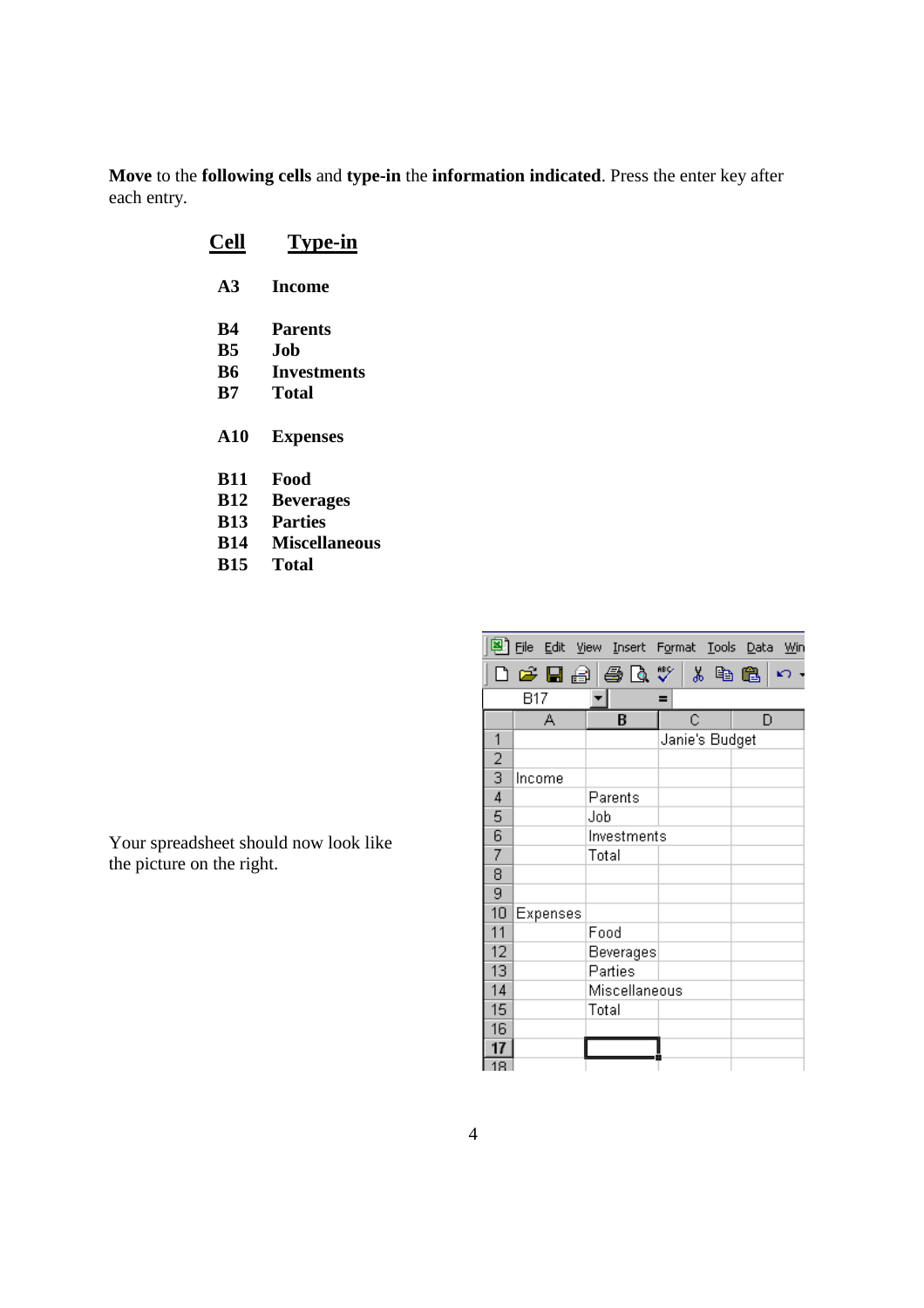At this point you probably have noticed, the words "Investments" and "Miscellaneous" have spilled over the space given in their cells. Do not be concerned at this point. We'll soon fix this problem.

Now, type the following numbers into the indicated cells:

| C4 | 300 |
|----|-----|
| C5 | 50  |
| C6 | 150 |

Your spreadsheet should look like the one on the right. Now we want to place an underline at the bottom of the three figures so that we can indicate a total below – in cell C7.

Point to cell **C7** with the mouse (That's where we want the line -- **always move the cursor to the place where you want to insert a line**.). With the cursor on cell **C7** tap the *right* **mouse button**.

C7 ▾╎  $=$  $\overline{B}$  $\overline{C}$  $\overline{\mathsf{n}}$  $\mathbf{1}$ Janie's Budget  $\overline{2}$  $3<sup>1</sup>$ Income  $\overline{4}$ Parents 300 5 Job 50  $6$ 150 Investment  $\overline{I}$ Total  $\overline{8}$  $\overline{9}$ 10 Expenses Food  $11$ **Beverages**  $12$  $13<sub>1</sub>$ Parties  $14$ Miscellaneous  $15$ Total  $16$ 

A sub-menu with a caption **Format Cells appears**.

The **right click** will "**always bring up**" a **menu** that is "**specific**" to the "**place**" where you click. This will work in any Microsoft Windows product.

You can always tell "where" you click the right mouse button for the cursor arrow will always be in the upper left corner of the menu that appears.

Using your left mouse button select **Format Cells**  from the list**.** 

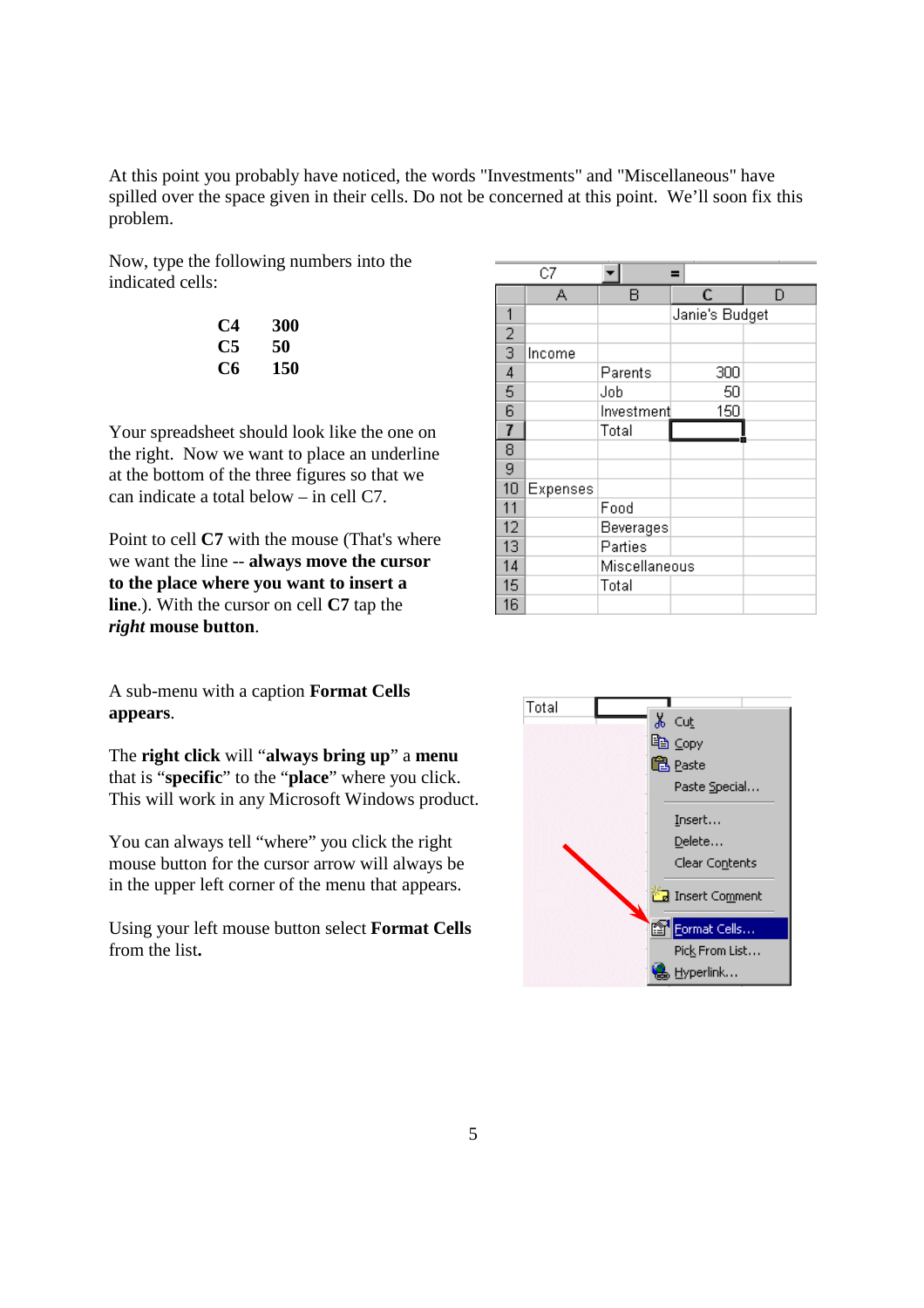**When the screen below appears,** click on the **Border** tab.

Look at the **Line Style** box in the **lower right**. There are several types of lines that you can choose from.

Point to the **thick single line** in the **Styles Area (see arrow)** and **click** the **left** mouse button. A **box** will **go around the line**.

Look at the area which says **Border.** Point to the **upper part of the Text line box (see arrow)** and **click** the **left** mouse button. A **thick black line will appear** at the **top** of the **Text** box.

| Number  | Alignment                     | Font           | Border |                         | Patterns   Protection                                                     |  |
|---------|-------------------------------|----------------|--------|-------------------------|---------------------------------------------------------------------------|--|
| Presets |                               |                |        | -Line                   |                                                                           |  |
|         |                               |                | ψĴ     | Style:                  |                                                                           |  |
|         | None                          | <b>Outline</b> | Inside |                         | None<br>                                                                  |  |
| Border  |                               |                |        |                         |                                                                           |  |
| ₩       |                               |                |        |                         |                                                                           |  |
| EE      |                               |                |        |                         |                                                                           |  |
| 鼠属      |                               | Text           |        |                         |                                                                           |  |
| E       |                               |                |        | Color:                  |                                                                           |  |
| Z       | E                             | E              | E      | $\overline{\mathbb{N}}$ | Automatic                                                                 |  |
|         |                               |                |        |                         | The selected border style can be applied by clicking the presets, preview |  |
|         | diagram or the buttons above. |                |        |                         |                                                                           |  |

If the thick line does not show-up at the top of the Text box, click-again at the "top line area in the Text box" area and the line will "disappear". Then click-on the thick, single line in the Line Style box again and repeat the previous instructions.

The second way to insert lines into the text box is to **click on the buttons** surrounding the text box area. Try clicking some of the different line buttons **on and off** until you get used to the way they insert lines, notice how the lines appear and disappear. This is called a "toggle" in computer jargon. So, work at this until you have just the thick line showing at the top of the text box. We have just indicated that we want a single thick underline at the top of the cell C7. Point to **OK**  and **click** the **left** mouse button.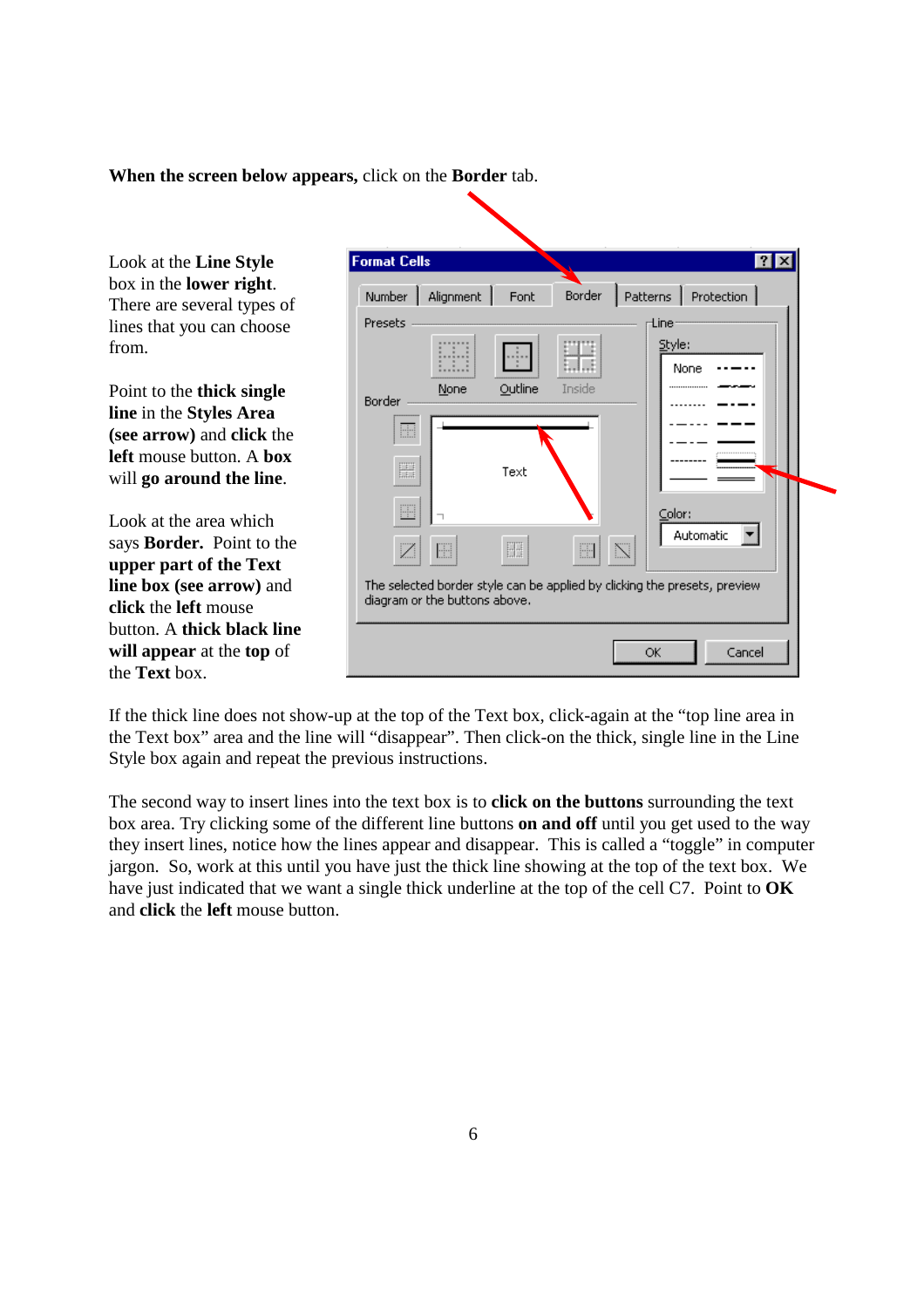Now that we have **returned** to the **spreadsheet, click on cell D7,** (this is called "**clicking away**." Sometimes the when working in a particular cell the highlight box hides the lines and clicking away allows you to view the cell you just formatted. You should now **see** a **line** at the **top** of cell **C7**.

Now, type the following numbers into the indicated cells:

| C11 | 30  |
|-----|-----|
| C12 | 50  |
| C13 | 150 |
| C14 | 70  |

Now, **underline** the **top** of cell **C15** like you did in cell **C7**.

# **Widening Columns**

As we noticed earlier, **some** of the **words** were just **too wide** for the default **cell width** (Investments and Miscellaneous - just like Bonzo). Let's now **widen column B** to take care of this.

Slowly move the mouse cursor to the upper border where the column letters are shown, then move your cursor to the **right edge** of the **B** cell (**between the B and the C**). It will turn into an **arrow pointing left and right with a small vertical line in the middle. Hold down** the **left** mouse button and move your mouse to the right, **dragging the vertical line to the right.** 



As soon as you **start to drag** a **dotted vertical line** will **go down the spreadsheet** and **move as you hold down the left button and drag the mouse**. **Keep dragging** to the right **until** you are **past** the **widest word** and a bit more (for some space). Release the button. The column is now visibly wider than it was before. Try resizing the column again, this time notice in the upper left corner of the screen, below File in the menu bar, and above the buttons, that as you hold down and drag that it tells you the current width of the column you are resizing.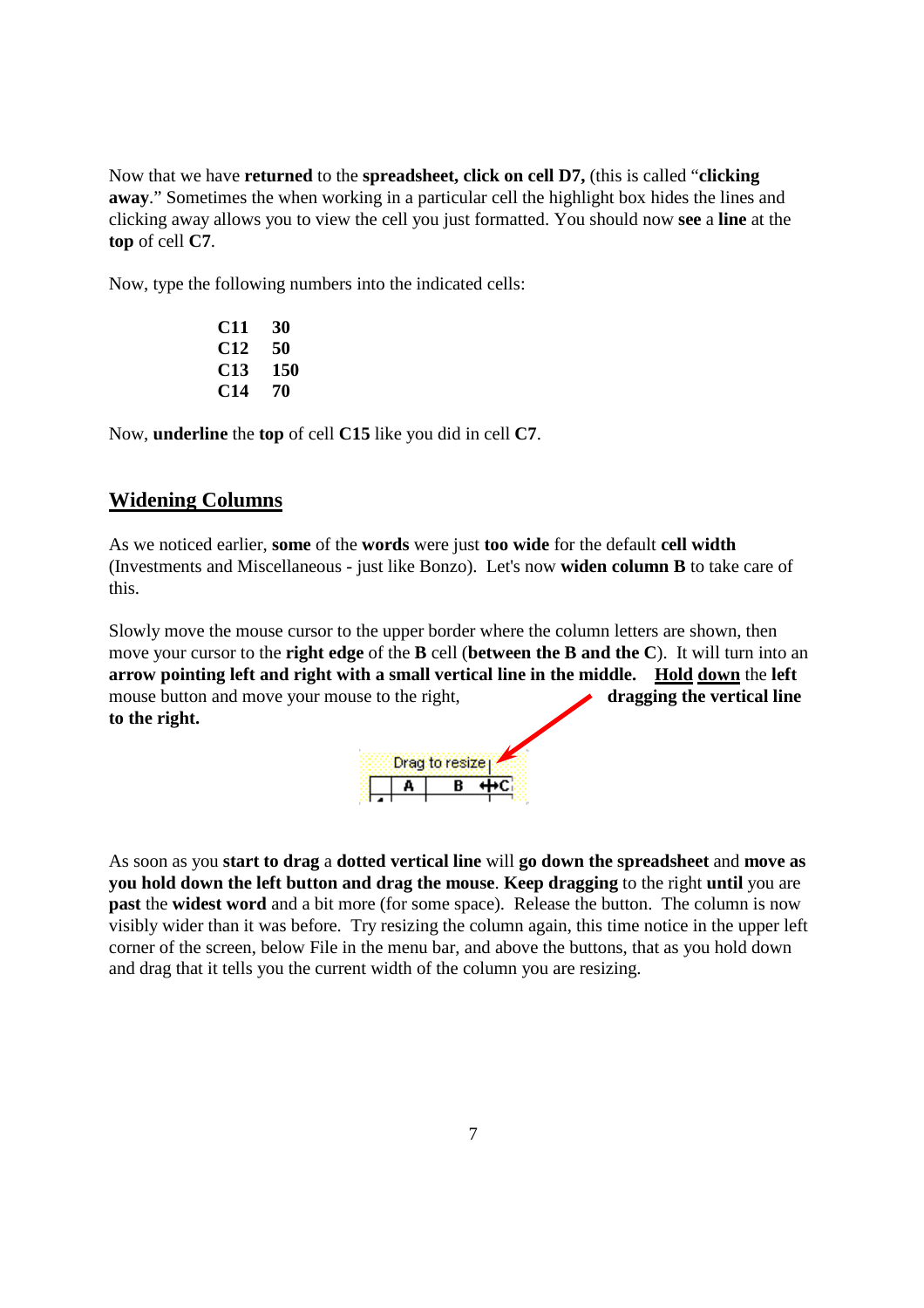

The third and **easiest way** to widen a column is to **let MS Excel do the work for you**.

Once again slowly move the mouse cursor to the upper border where the column letters are shown, then move your cursor to the **right edge** of the **B** cell (**between the B and the C**). Unlike last time, when you see your cursor change into an arrow pointing to the left and right **hold your mouse steady and then click your left mouse button twice quickly.**

When using this *double click* **method** MS Excel automatically changes the column width to fit the longest entry within the column.

# **Inserting Rows**

Oops... we made a **mistake** (on purpose in this case). We **haven't left enough room** at the top of the spreadsheet **to insert** some budget **months**. So... move the cursor to the **gray 2** along the **left** edge (this is the second row) **so we can insert two new rows. Click** the **left** mouse button. You will notice that the whole row goes **blue and the 2 turns black. Make sure** the cursor **arrow** is either **on the 2** or **somewhere in the blue row**.

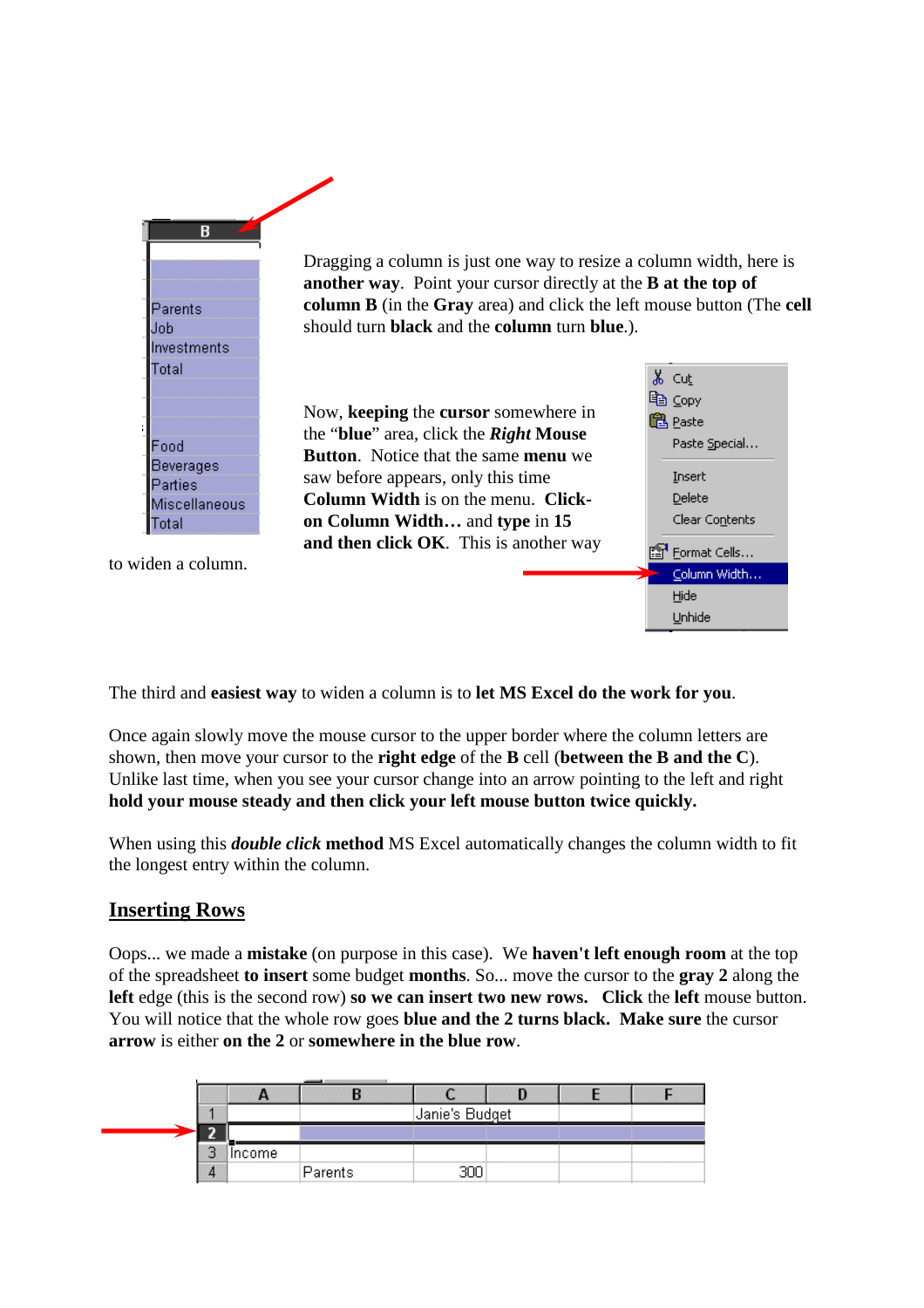Click the **righ**t mouse button. A drop down menu will appear. Point to your cursor to **Insert** and then **click** the left **button**. **Notice** how **one row** was **inserted** and how **everything below row 2 moved down**.

Do this **again on row 2** to **insert another row**. Excel, and all spreadsheets, will remember where they moved your work and automatically adjust for these changes. **Income** should **now** be in **cell A5**.

# **Aligning Cells**

Now, type the following information into the indicated cell (remember to type in and then tap the Enter key):

### **C3 SEPT**

Notice again how the word **SEPT** is **automatically aligned to the left**. Logically, since you are using MS Excel in the English version, the text is left aligned so that all of the text lines up nicely in the column cells. One

way to horizontally **center SEPT** in the column is to simply **click-on** the **Center button** in the **button bar** at the **top of the screen**. **Make sure** that you are **ON cell C3** when you click (**see image above right**).

*Note: Using this method will only horizontally center your text within the cell and will not vertically center your text.* 



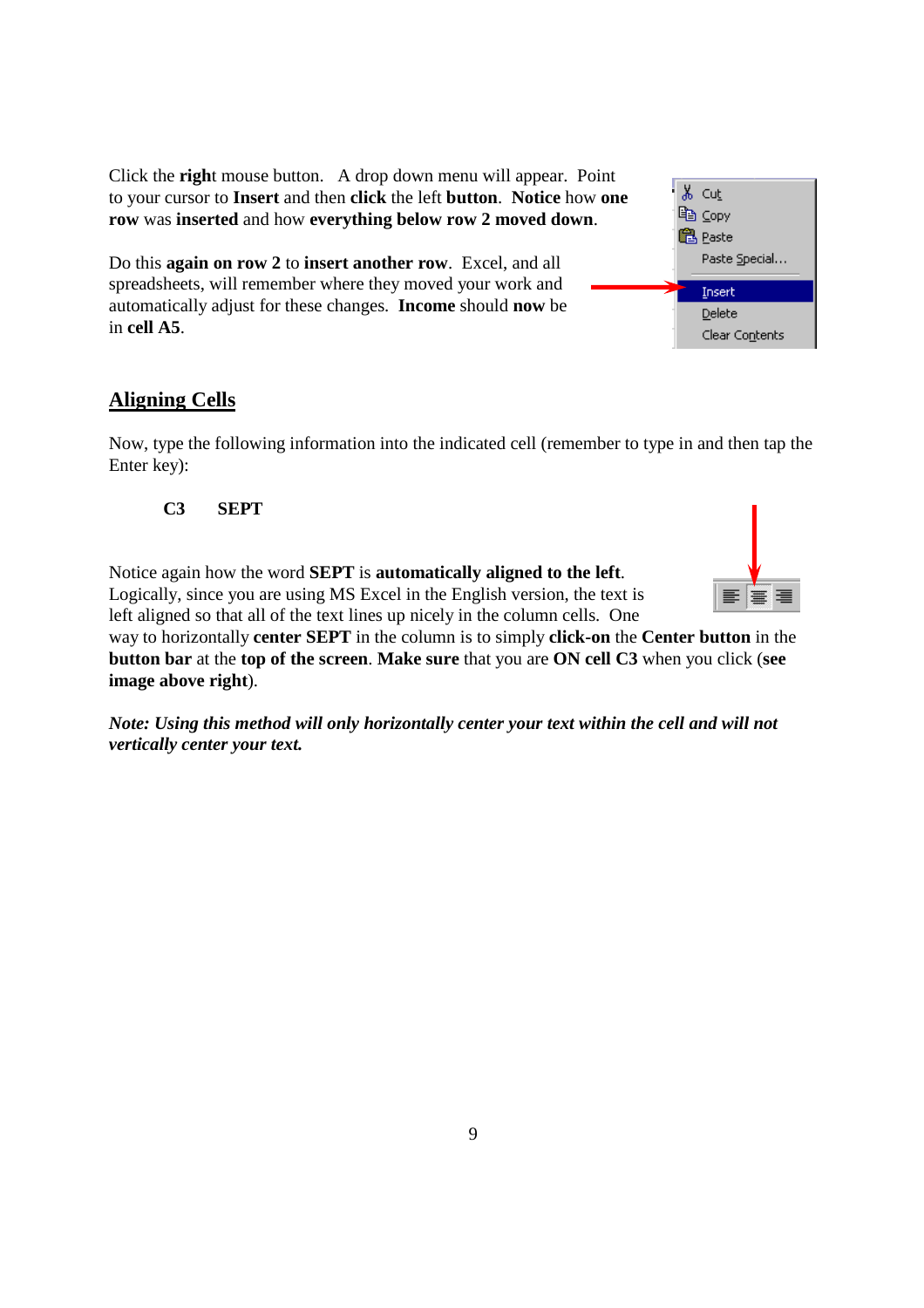

Now type the following information into the cells indicated.

|    | D <sub>3</sub> OCT       |                            |
|----|--------------------------|----------------------------|
| E3 | <b>NOV</b>               |                            |
| F3 | DEC                      |                            |
|    | <b>G3 MONTHLY TOTALS</b> | (correct the column width) |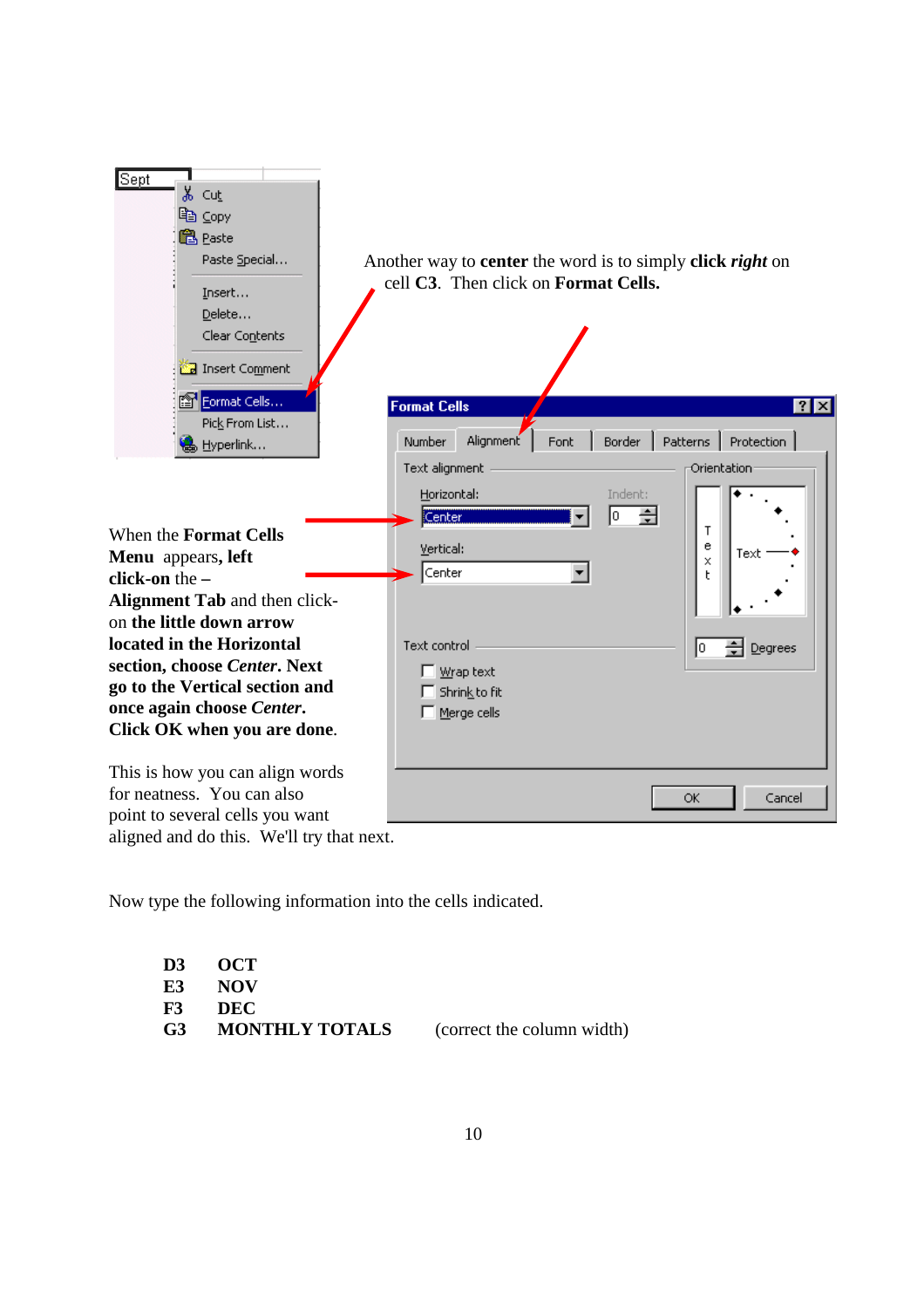**Next we'll highlight** cells **D3 through G3**. To do this, point to **D3** and click the **Left** Mouse button. Then, **holding down** the left mouse button, *slowly* **move the mouse to the right through cell G3 – when the cells are highlighted – take your finger off of the left mouse button**.

Now **point** your cursor to the **group of highlighted cells** and click the **right** mouse button to bring up the **Format Cells** menu. Left click on the **Alignment tab** and change both the horizontal and vertical setting to **Center**. Then point to **OK** and click the left mouse button.

| Janie's Budget |  |      |  |  |
|----------------|--|------|--|--|
|                |  |      |  |  |
| RED            |  | 4E E |  |  |
|                |  |      |  |  |

*Note: You could also click the Center button as you did before, but remember that using the center button will only horizontally center your text.* 

**Now that you have centered the text, MONTHLY TOTALS** will **not fit its cell space.** But, you know what to do. Move the cursor over the line between cells G and H and drag the line to the right to widen the G cell just like you did a few minutes ago.

### **Saving Spreadsheets**

We have done quite a bit of work so now is a good time to save our spreadsheet. Point to the **File** menu at the top of the spreadsheet. Point to **Save As.** Left click. A sub-menu box appears like the one at the right.

| <b>Save As</b> |                            |  |
|----------------|----------------------------|--|
| Save in:       | (C)                        |  |
|                | Desktop                    |  |
|                | My Computer<br>Web Folders |  |
| History        | 31/2 Floppy (A:)           |  |
|                | ⊜ (⊂)                      |  |
|                | system_save (D;)           |  |

Notice in the **upper left corner** that there is a "**box**" to the **right** of **Save In:** with a down pointing **triangle** to the right. **Click-on** the **triangle**. This will **show** you **all** of the "**drives**" and "**folders**" where you may save your work**. Put a formatted 3 ½ diskette in the A Drive,** then click-on the **3 ½ Floppy (A):** ; this is where you will save your work.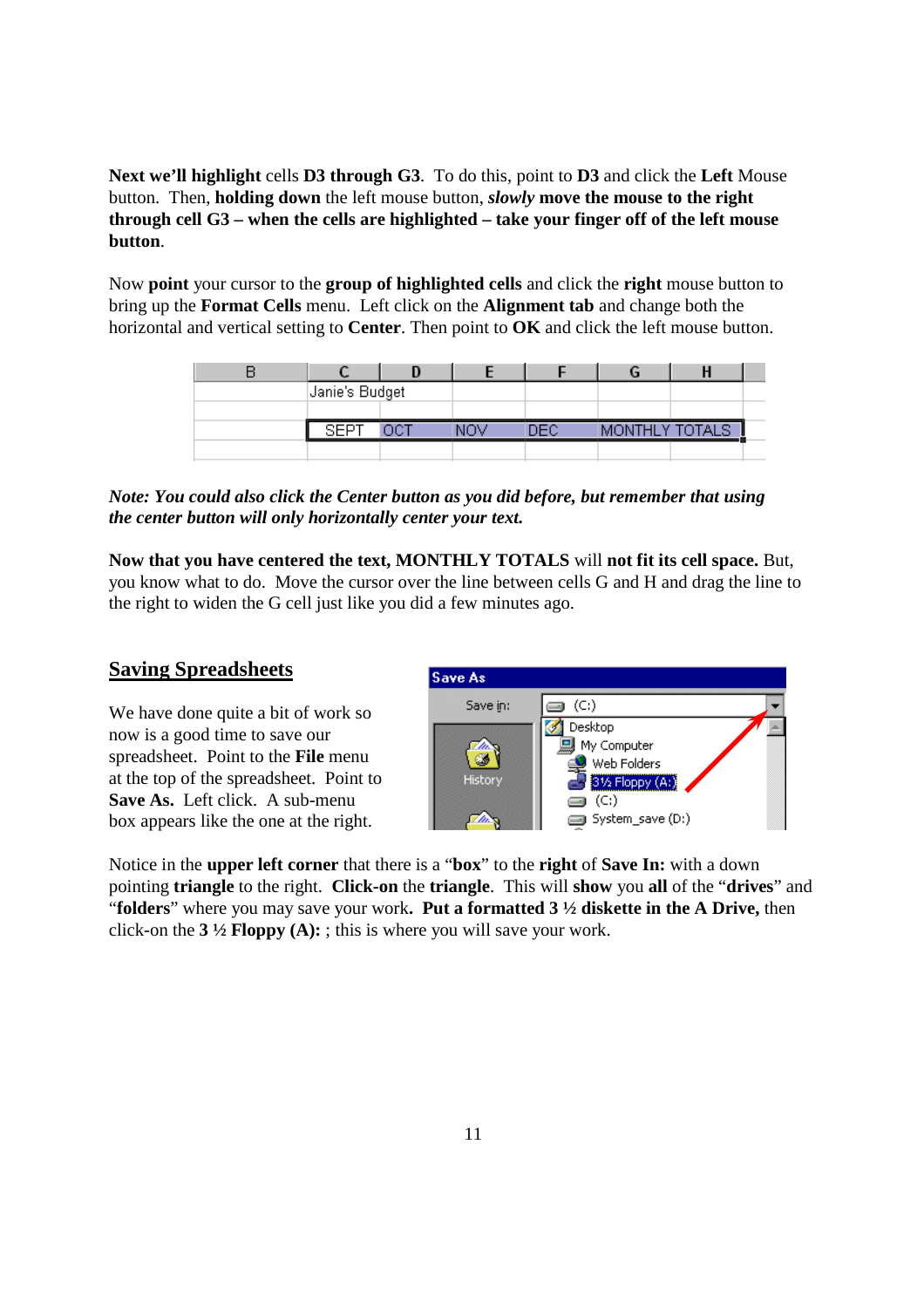You will then see:

| Save As             |                                                                                                                                                               | RX |
|---------------------|---------------------------------------------------------------------------------------------------------------------------------------------------------------|----|
| Save in:            | $\overline{\blacksquare}$ $\Leftrightarrow$ $\text{E}$ $\text{R}$ $\times$ $\text{C}$ <sup>3</sup> $\text{E}$ $\text{F}$ tools $\text{*}$<br>31/2 Floppy (A:) |    |
| m.<br>۳<br>History  |                                                                                                                                                               |    |
| My Documents        |                                                                                                                                                               |    |
| Desktop             |                                                                                                                                                               |    |
| m<br>₩<br>Favorites |                                                                                                                                                               |    |
| Web Folders         | mybudget<br>File name:<br>Ч<br>Save                                                                                                                           |    |
|                     | Save as type:<br>Microsoft Excel Workbook (*.xls)<br>Cancel                                                                                                   |    |

At the bottom of the box and to the right of **File name: Delete** the information that is in the box, (usually Book1.xls) and **type in** *Mybudget*. This is the name under which you are saving your file. (In the future you will choose logical names for your spreadsheets as you save them.) Now point to **Save** and click the left mouse button.

### **Exiting Spreadsheets**

Anytime you need to leave your spreadsheet simply click on **File** in the **menu bar**, then click-on **Exit**. If you **have not saved** your spreadsheet, a reminder box will appear **asking you to do so**.

# **Retrieving Spreadsheets**

When you need to **return to a spreadsheet** you first load Excel, as you did originally. When Excel is on the screen, click-on **File** in the menu bar then click-on **Open**. The Open Menu will appear.

| File Edit View Insert<br>Format Tools Data<br>- W |
|---------------------------------------------------|
| Ctrl+N                                            |
| Ctrl+O                                            |
| Ctrl+S                                            |
|                                                   |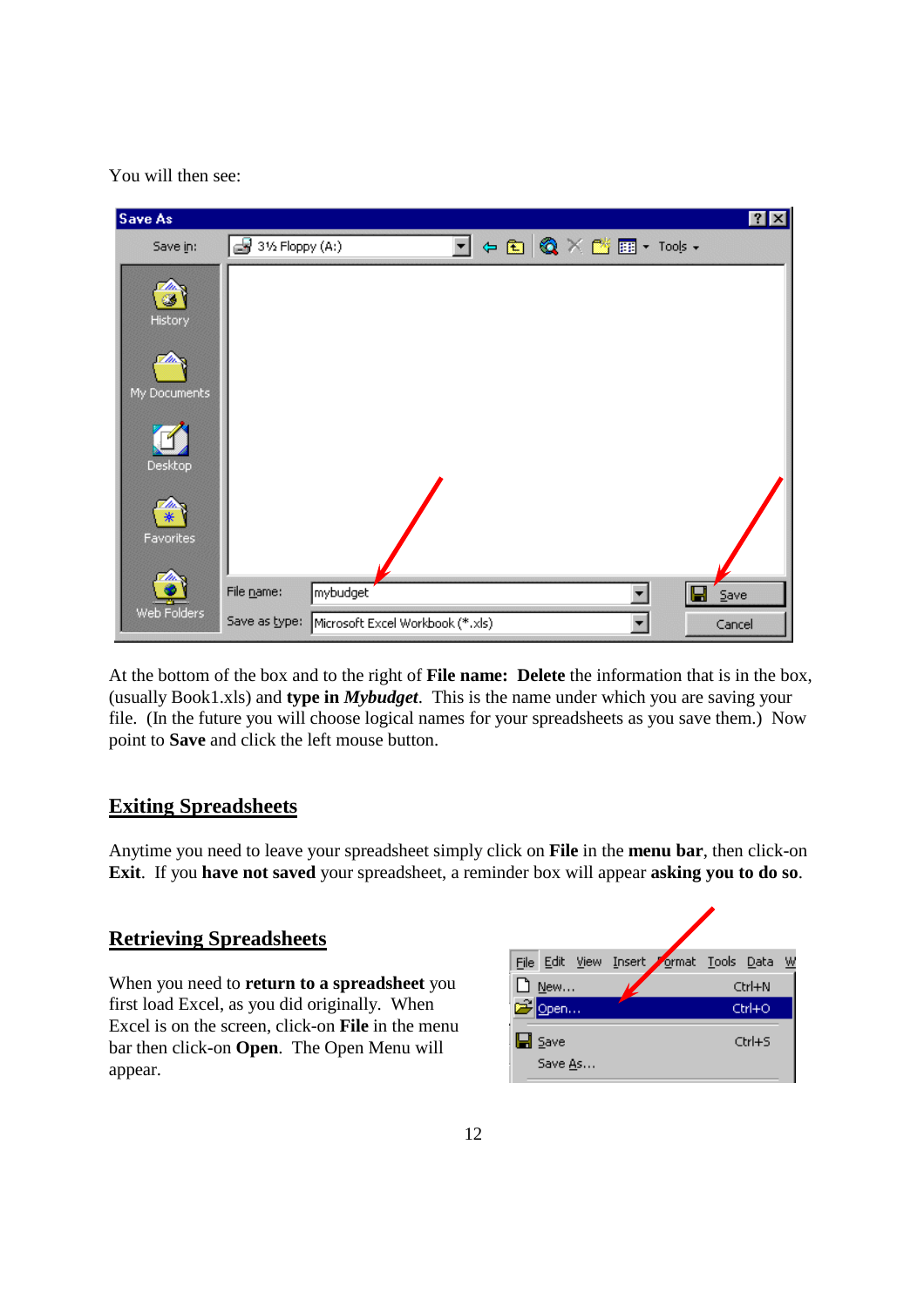The following menu screen will appear:

| Open           |                |                                                                                     |  |                                                              |     | R <sub>X</sub> |
|----------------|----------------|-------------------------------------------------------------------------------------|--|--------------------------------------------------------------|-----|----------------|
| Look in:       | 3% Floppy (A:) |                                                                                     |  | $+ 6$ $\alpha \times 1$ $\overline{m}$ $\cdot$ Tools $\cdot$ |     |                |
| Ø.<br>History  | mybudget.xls   |                                                                                     |  |                                                              |     |                |
| My Documents   |                |                                                                                     |  |                                                              |     |                |
| Desktop        |                |                                                                                     |  |                                                              |     |                |
| ₩<br>Favorites |                |                                                                                     |  |                                                              |     |                |
|                | File name:     |                                                                                     |  |                                                              | لمس | Open           |
| Web Folders    | Files of type: | All Microsoft Excel Files (*.xl*; *.xls; *.xlt; *.htm; *.html; $\blacktriangledown$ |  |                                                              |     | Cancel         |

**Click** on the **down triangle** to the right of the **Look in:** box (Similar to the triangle in the Save in: box). Click-on the **3 ½ Floppy (A:)**. Files saved on the disk will appear in the box below. **Click-on** your file (**MYBUDGET**), then click-on **OK**. Your file will be opened.

### *Note: If you view your diskette using Windows Explorer or the My Documents Icon located on the desktop you could also double-click quickly on the file to open it.*

Also, if you have not done so already, **move your cursor slowly over the "buttons" located below the menu bar**. You will notice a **little box** appears that tells you what these buttons do. These little boxes are called **Text Help** boxes. Many of them will **save** you extra "**clicks**" by using them. Notice, that under File and Edit in the Menu bar, there are a small folder (Open) and a diskette (Save). Clicking-on them will take you directly to Open and Save.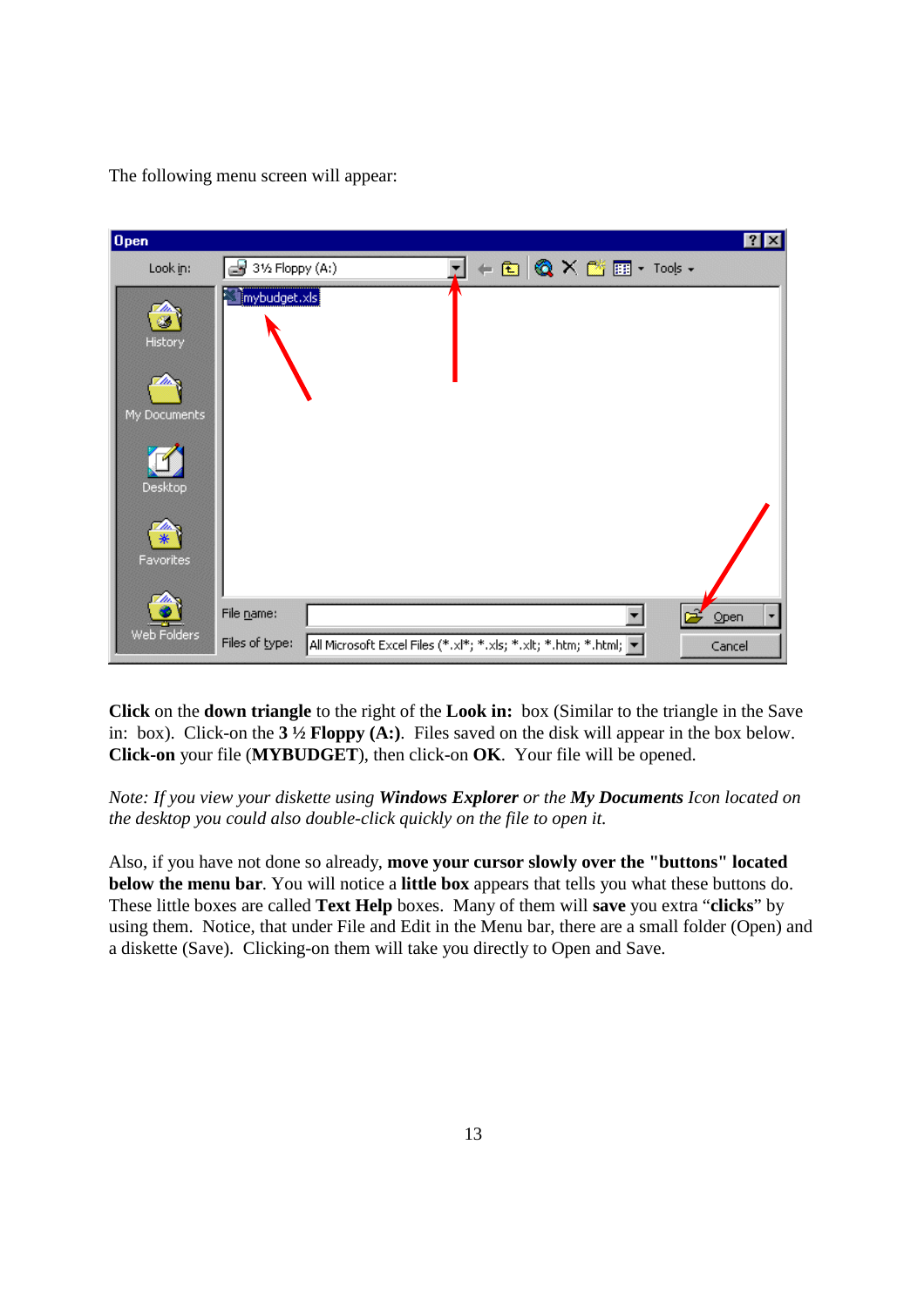### **Adding Numbers**

In this section we will learn how to add numbers. There are several ways to do this and each method has its advantages and disadvantages.

Begin by **moving** your cursor to cell **C9,** and clicking-on it.

### *Note: Always move to the cell where you want the answer to be located.*

### **Type- in Method of Adding Numbers**

We want to **add** the three numbers in cells **C6, C7 and C8**. To use this method **type-in** the following formula in cell **C9, DO NOT ADD ANY SPACES BETWEEN YOUR ENTRIES**:

 $= C6 + C7 + C8$  (now tap the enter key)

The **total** of these three cells will now **appear** in cell **C9**. When you have completed typing you will **see** this **formula** in the area **below the menu bar**.



Go **change** the number in cell **C6** to **500** (and **tap Enter**). Watch how the total **AUTOMATICALLY recalculates.** 

# **Whenever a number is entered in a cell the entire spreadsheet will automatically recalculate.**

Notice how you typed in an **= (equal sign) before entering the cell locations?** If you had simply typed in  $C6 + C7 + C8$  without the equal sign Excel would have thought this entry was a **word** and just like entering words this entry would have shown as you typed it.

Any time you "create" an error in Excel, you can simply re-type, or by pressing the F2 key, edit the formula to correct the error.

The Type in Method is really easy if you have a **few numbers and can see their cell locations on the screen,** however if you have a lot of cells in the formula this is not such a great method.

# **Subtraction, Multiplication, and Division**

You can put in **a minus sign (-) for subtraction, an asterisk** (\*) for multiplication, and a slash **(/) for division.** Later in this course we'll use some of these other mathematical signs to build some effective formulas.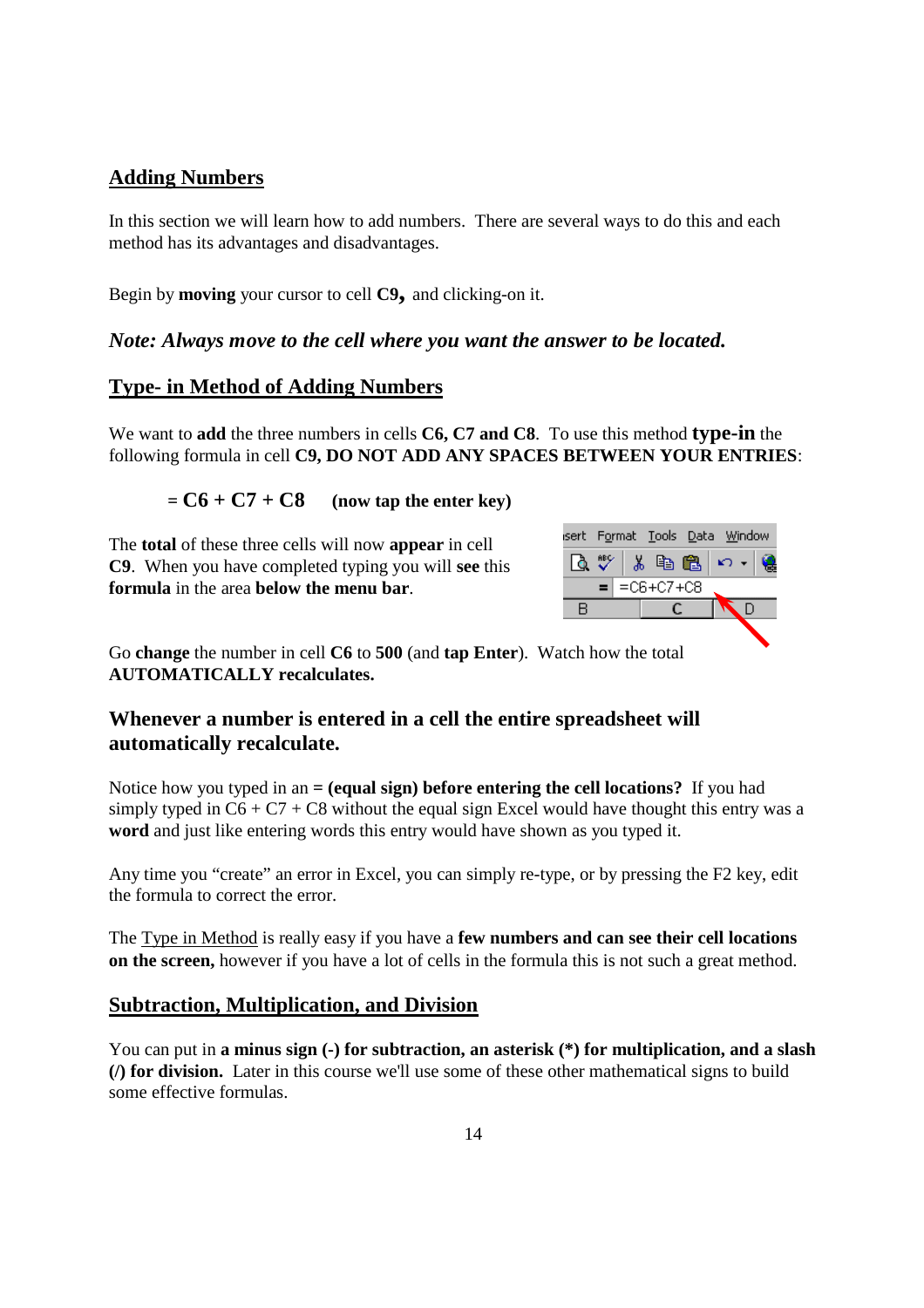### **Point Method**

Again move to cell **C9** and **click-on it**. We'll now add the numbers a second way.

**First**, **tap** the **equal key (=)** and **then move** the **cursor** to cell **C6 using either the arrow movement keys or mouse**, now **tap** the **plus key (+)** and **move** the cursor to cell **C7**, now **tap** another **plus key (+)** and then **move** the cursor to **cell C8**.

(**Notice** how as you click the plus key (**+) and click on cells,** the addition **formula is being built in cell C9**).

Now tap **the Enter key**. The same formula we constructed previously has now been built using this method.

This **point method** is good when you need to move to **numbers that are spread out all over the place**. Some people like it best and use it all the time -- it's your choice.

### **Function Method**

**Move** again to **cell C9**.

Now **type in** the following: =**sum(**

[This **tells Excel** that we are going to **sum** some **numbers** in a **Range of cells** which will follow the  $=SUM(.)$ 

There are now **two ways** to put in this range:

**Arrow Key and Anchor Method**: Using the **arrow keys, move the cursor to cell C6**. As you move you will notice that the **cell** where the cursor is located **appears** after your **=SUM(**.

When you get to **C6** tap the **. (Period) Key.** This is called an **ANCHOR** and **holds one end** of the **RANGE** in place. You will notice that a **C6:C6 appears**. This is a **one cell range**.

Now **move with the arrow keys to cell C8**. See how cells **C6, C7 and C8 are highlighted**. This indicates the **Range is C6:C8**. Excel assumes, logically, that these are the numbers you want to add. Now tap **Enter**. The numbers still add, but now the formula reads =**SUM(C6:C8)**  instead of =C6+C7+C8 like it did before.

**Mouse Method**: Move again to cell **C9**. Type in =**SUM(** like you did before. Now point your mouse cursor to Cell **C6**. Hold down the left mouse button and **drag** the highlight down to cell **C8**. (Cells C6, C7 and C8 should be highlighted.) Now tap **Enter**.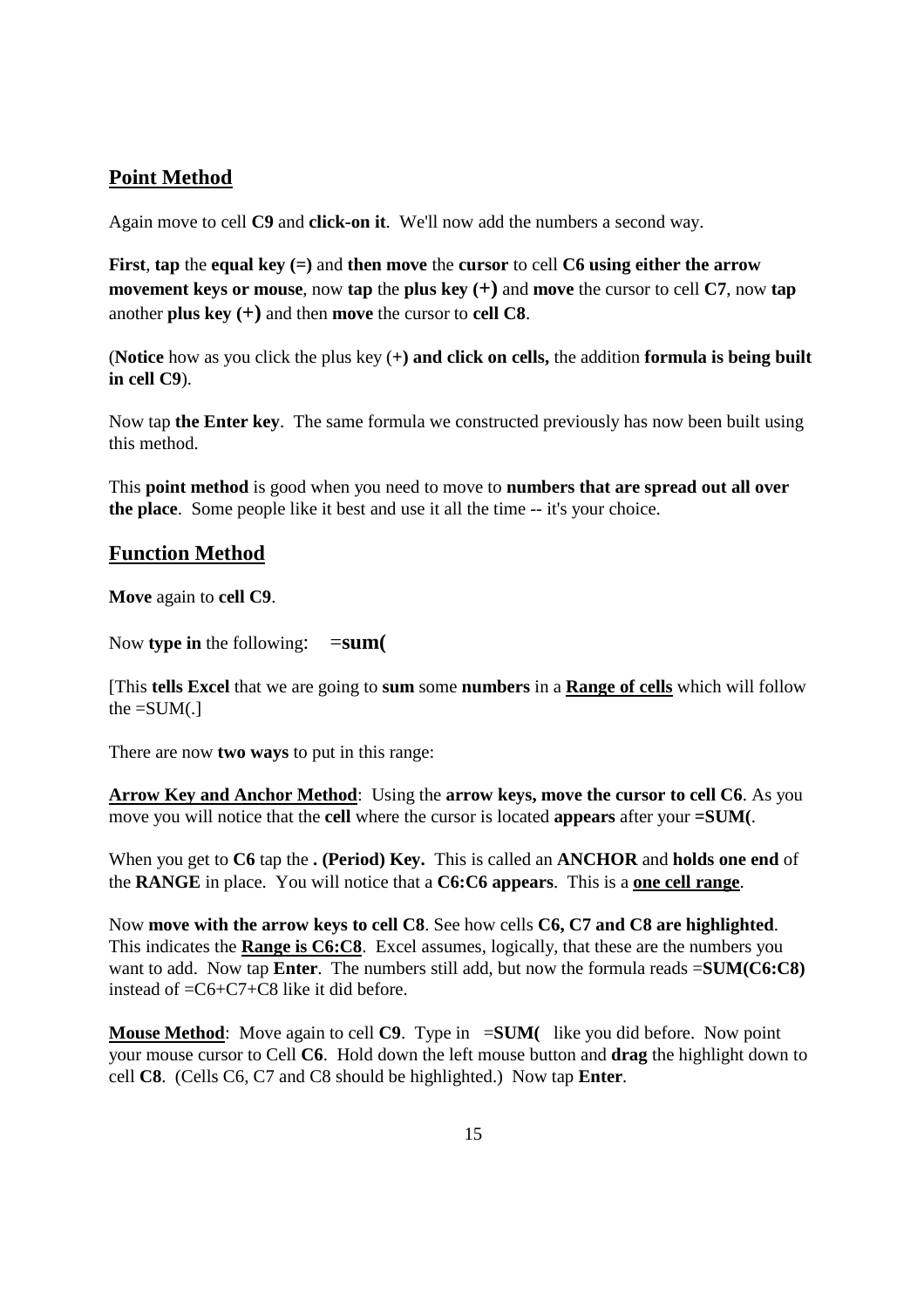This **=SUM Function** we just learnt is a great way to **add a lot of numbers, or a block of numbers**. By simply anchoring, and using page downs or using the mouse, you can highlight a lot of numbers to add quickly. However, since it only sums you can't do subtraction, etc.

*Point to cell C9 again. Tap the Delete key to remove the formula currently in cell C9.* 

### **Paste Function**

There are a number of **formulas built into Excel** that are **similar** to Window Help **Sum**. These formulas are called **Functions**. **Below the Menu Bar**  $\cap$  -  $\bigcirc$   $\Sigma$   $f$  (see **right**) you will see an  $'' f_x$  ". **Click on it.** 

**A Paste Function Screen** like the one **below** will **appear. Take a minute to read over the information**.

| Most Recently Used<br>All<br>Financial<br>Date & Time<br>Math & Trig<br>Statistical<br>Lookup & Reference<br>Database<br>Text<br>Logical<br>Information | <b>ISUM</b><br>AVERAGE<br>IF<br><b>HYPERLINK</b><br>COUNT<br>MAX<br><b>SIN</b><br><b>SUMIF</b><br><b>PMT</b><br><b>STDEV</b> |  |
|---------------------------------------------------------------------------------------------------------------------------------------------------------|------------------------------------------------------------------------------------------------------------------------------|--|
| SUM(number1,number2,)                                                                                                                                   |                                                                                                                              |  |
| Adds all the numbers in a range of cells.                                                                                                               |                                                                                                                              |  |

As you can see, there are **all kinds** of **formulas** (**functions**) that come with Excel (e.g. Statistical, Mathematical, Financial, etc.). We're going to use one of these **functions** to add the numbers again.

Click-on the word **All** in the window under **Function Category:** On the right, under **Function Name** you will see a list of **all the function**s in Excel. Click-on the **down triangle**  until you come to **SUM**, click-on it. Notice the small box with a **?** (question mark) in the **lower left corner** of the Paste Function window. **Click-on it**.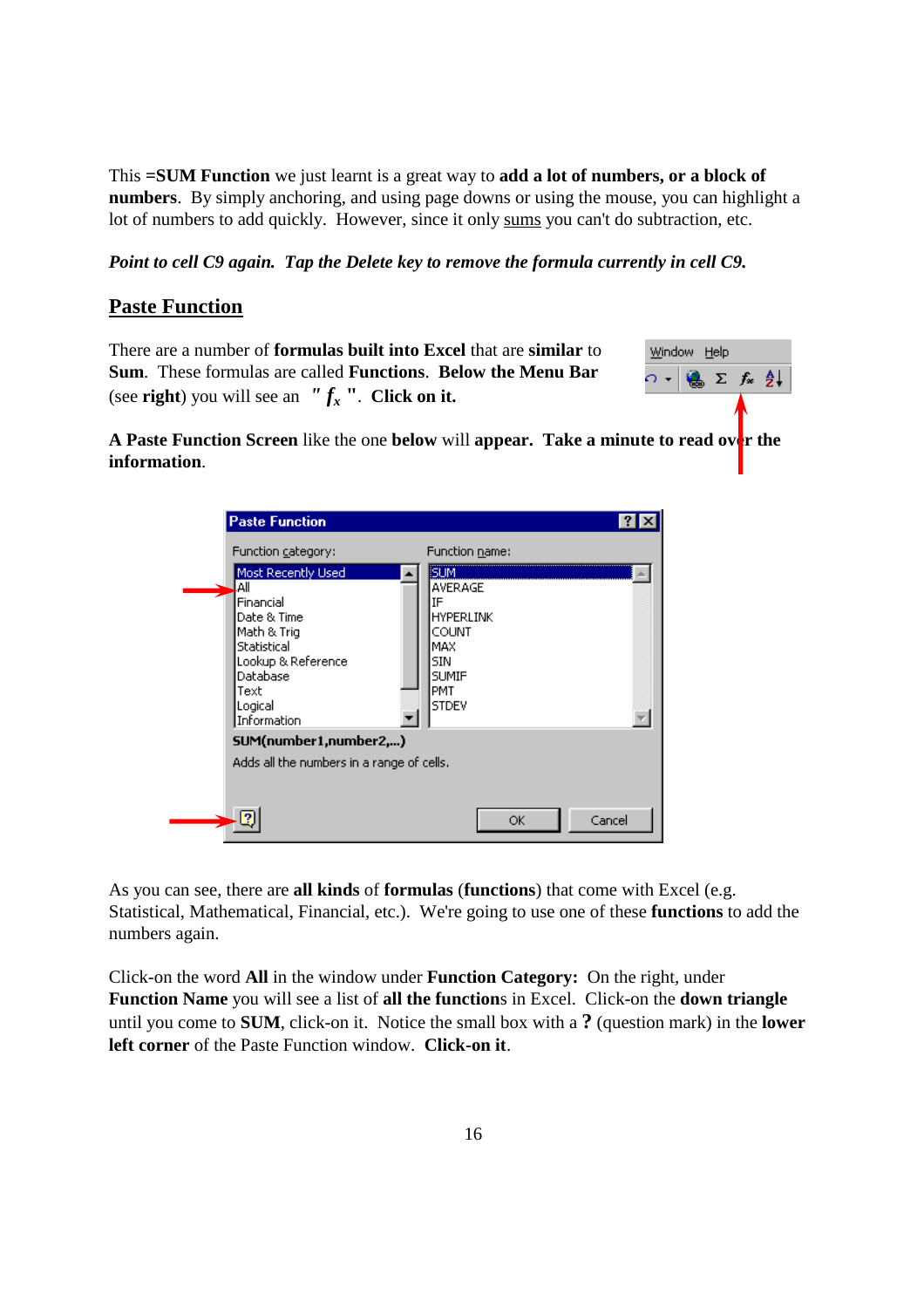

You will **now see** a **Microsoft Excel Help window** appear (**similar** to the one on the **next page**) that will show you **how to use** this **SUM function**, or any function. One of the really **useful** things about these Help windows is that there are **examples** for each function (see **arrow** on **next page**). Take a couple of minutes to look over the SUM Help window and notice all of the features.

Now that we have had a quick review of the Help features, **carefully click**-on the **X** at the **upper right corner** of the blue bar to close the Microsoft Excel Help window (see **arrow** on **next page)**. If you accidentally close the spreadsheet, simply reply yes to Save, and then re-open the spreadsheet.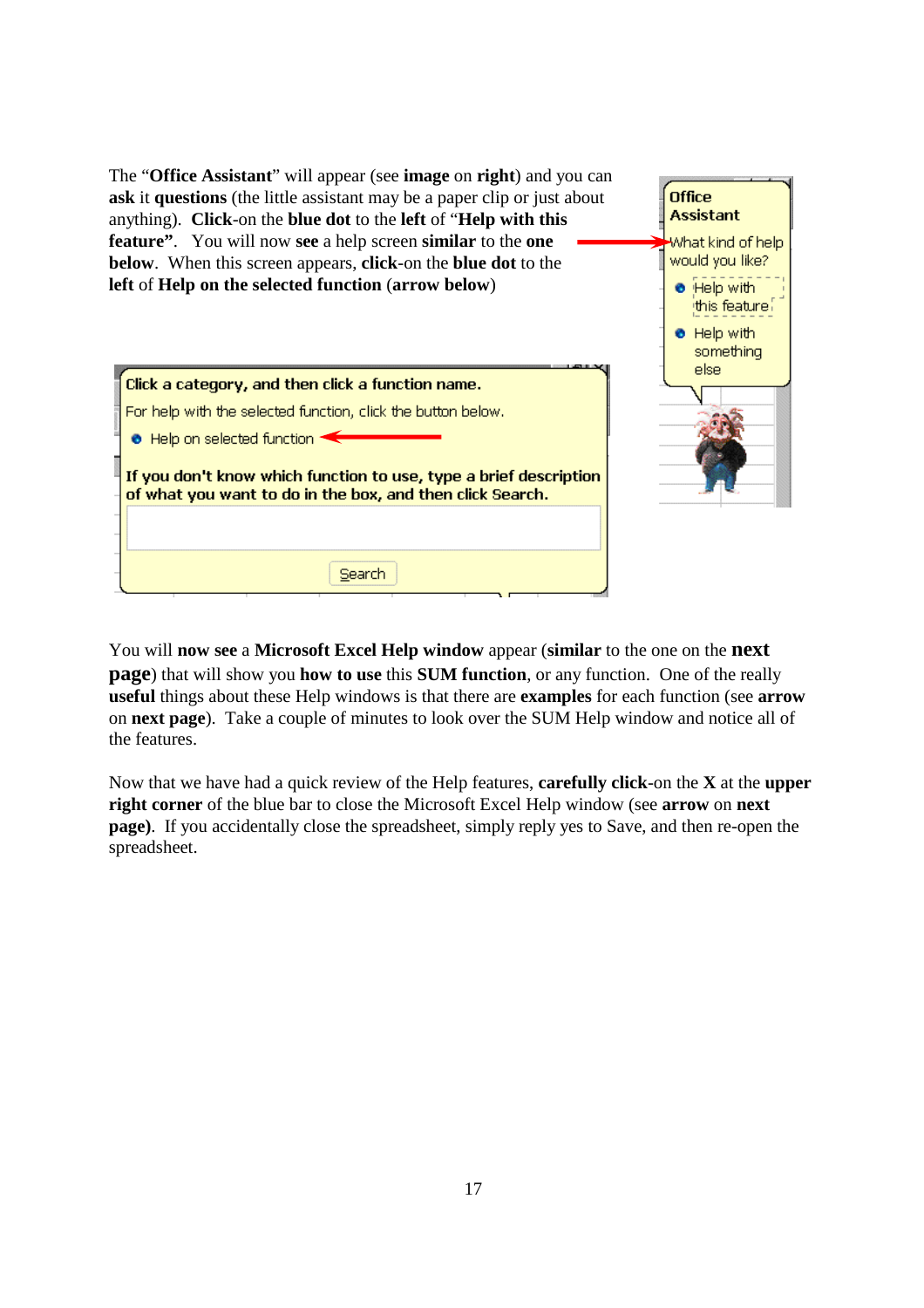



The **Paste Function** menu screen will again appear, click on **OK**. The following menu will appear.

If the **Office Assistant** is **still on the screen** simply point to it and **click** the **RIGHT** mouse button. A pop-up **menu** will appear. Click-on **Hide**. This will put the Assistant away until you need it again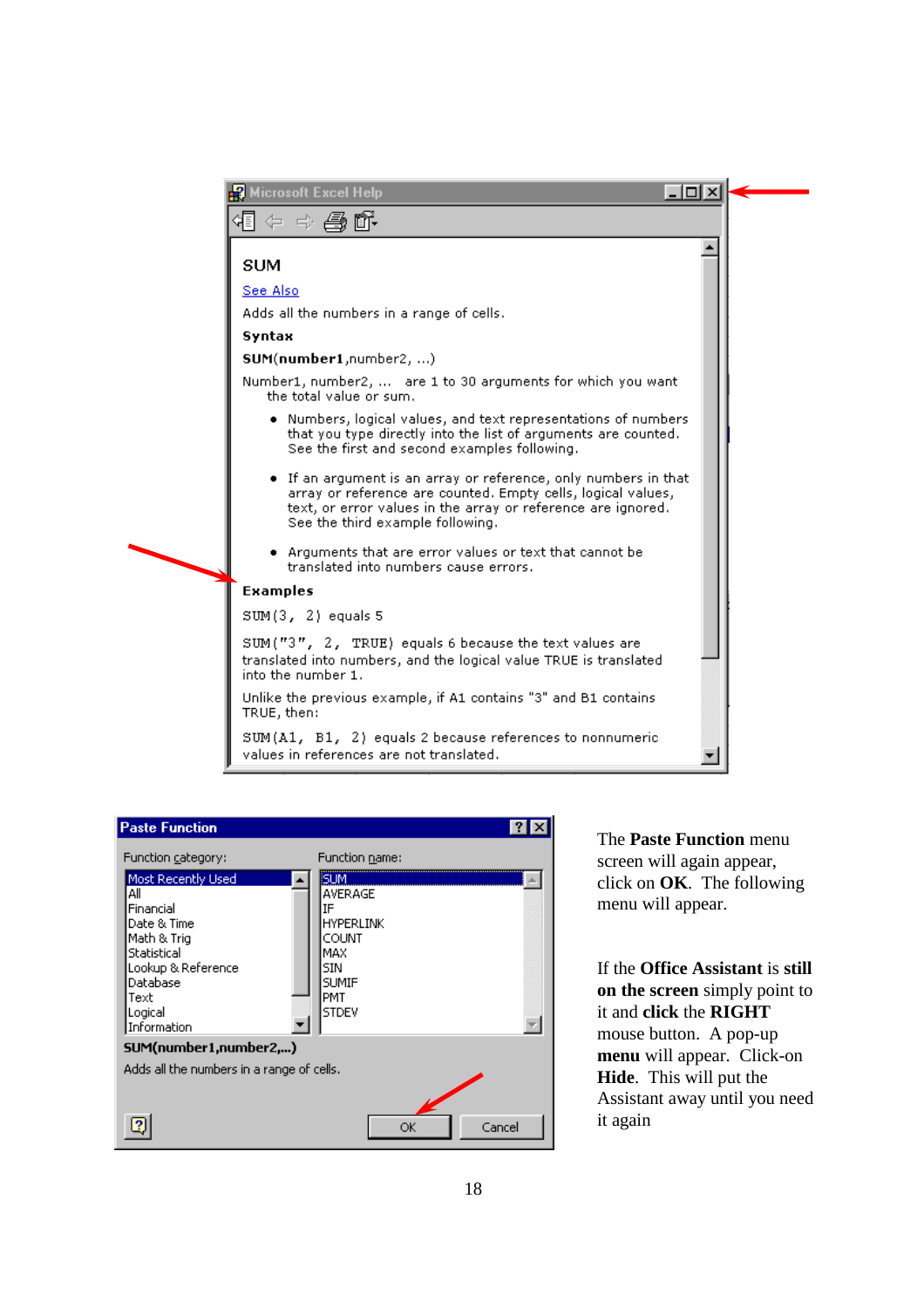| SUM |                                           |                                                                                                                                               |
|-----|-------------------------------------------|-----------------------------------------------------------------------------------------------------------------------------------------------|
|     | Number1 G6:C8                             | $=$ {300;50;150}                                                                                                                              |
|     | Number <sub>2</sub>                       | $=$ number                                                                                                                                    |
|     |                                           | $= 500$                                                                                                                                       |
|     | Adds all the numbers in a range of cells. |                                                                                                                                               |
|     |                                           | <b>Number1:</b> number1,number2, are 1 to 30 numbers to sum. Logical values and text<br>are ignored in cells, included if typed as arguments. |
|     | Formula result $=1000$                    | Cancel<br>ОК                                                                                                                                  |

As you can see, in the area to the right of **Number 1**, the "Wizard" has **"guessed"** that you want to add the numbers in the range **C6 to C8**.

Carefully, point to some **"plain"** part in the gray box, (away from the OK and Cancel buttons) then **click** and **hold down** the **left** mouse button, now move your mouse to the right and **drag** the above SUM box **"away"** so that you can see your numbers in **C column cells**. Once you have done this, release the mouse button.

Now **click**-on the "**small box**" on the **right edge** of the **Number 1 area (see arrow above)**. It has a little **red arrow** in it.

A new window box like the one shown **above** will **appear**.

**Press the delete key** on your keyboard to **Delete anything** that is in the window, and then, **highlight** cells **C6 to C8** in the spreadsheet *(click-on C6, hold down the left mouse button, and drag until the three cells are highlighted.).*

A **"marquee"** will begin to **flash** around the cells, indicating they are highlighted and the highlighted cell will appear in the window box as shown as **above**.

Now **click**-on the **small button** on the **right** of the **cell** (**see arrow in picture above**).

The cell **numbers** you just highlighted will now **show** in the area of the window box to the **right** of Number 1. Now, click-on **OK**. You'll see that the SUM formula [=SUM(C6:C8)] has now been placed in Cell C9.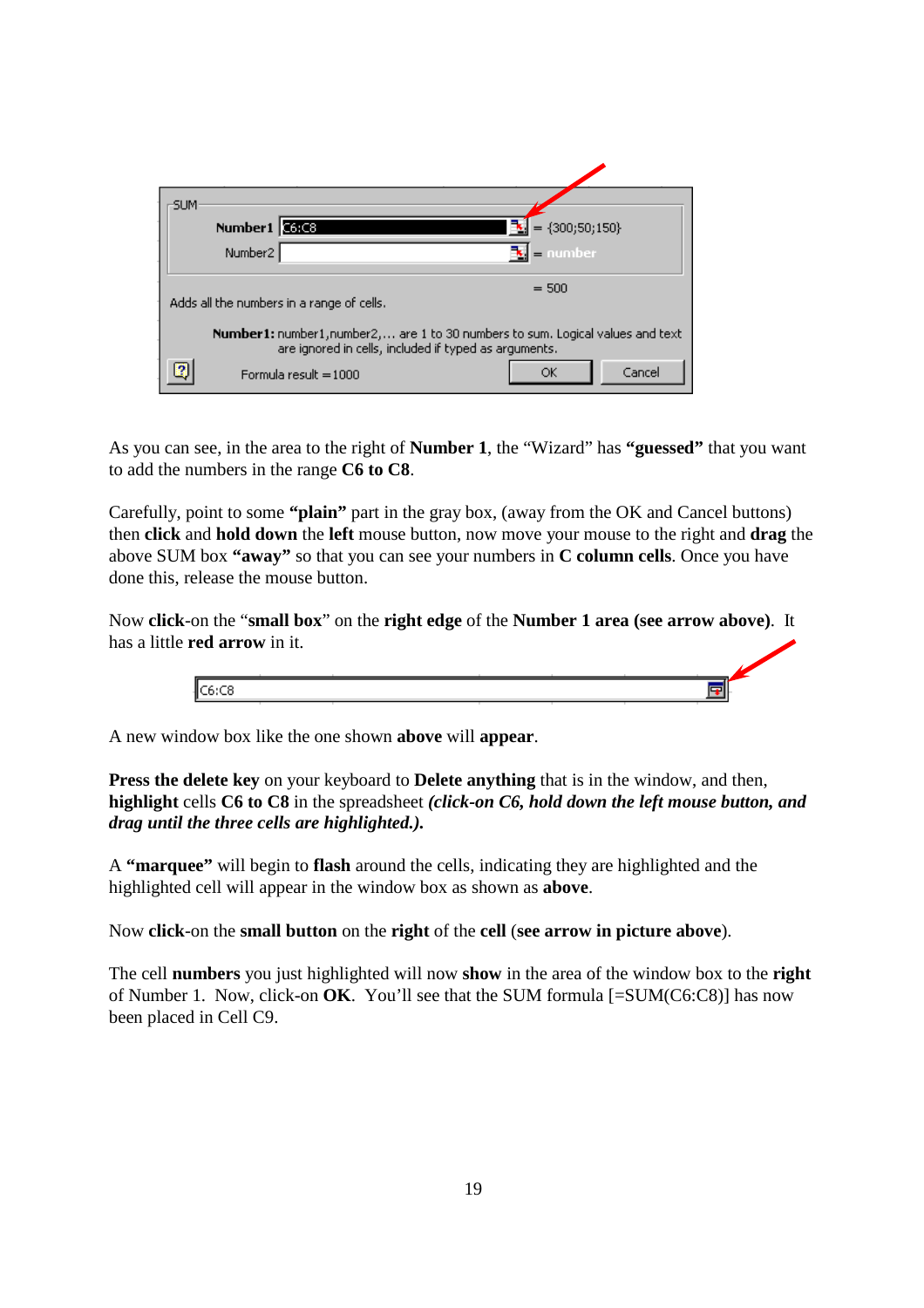# **AutoSum Method**

Since we add numbers more than any other operation in spreadsheets, Excel spreadsheet has an additional feature - **Auto Sum**.

# Σ

Move to cell **C9 again** and tap the **delete** key to **erase** your last formula. Now **look** at the **upper area** of the **screen**, just below the menu bar, for a  $\Sigma$  (summation) symbol **button**. **Point to it and click with the left mouse button.** 

Notice that the cells, you might logically desire to add, have a **marquee around them** and that the **SUM** function is displayed in cell **C9**.

You'll need to **confirm** that this is the **correct** formula so **tap** the **Enter key** and the SUM function will now be set in cell **C9**.

Note: You can bypass the confirmation step by first highlighting the cells you want to add before clicking on the summation button, just make sure you leave an empty cell beyond the highlighted cells.

*TASK: Now move to cell C17 and practice adding the total Expenses in cells C13 to C16 – try using each of the four methods.* 

# Subtraction

In cell **A19** enter the following title**:** 

### **Net Income**

### Now **adjust the width of column A to fit your entry**.

In cell **C19** we now want to place a formula that will **subtract** the total of our **Expenses** in cell **C17** from the total of our **Income** shown in cell **C9**. This can be accomplished by using either the **Type-In** Method or **Point Method**. *Go ahead and do this.* Don't forget to tap the Enter key to confirm your formula.

### *Hint: The formula could look like =C9-C17*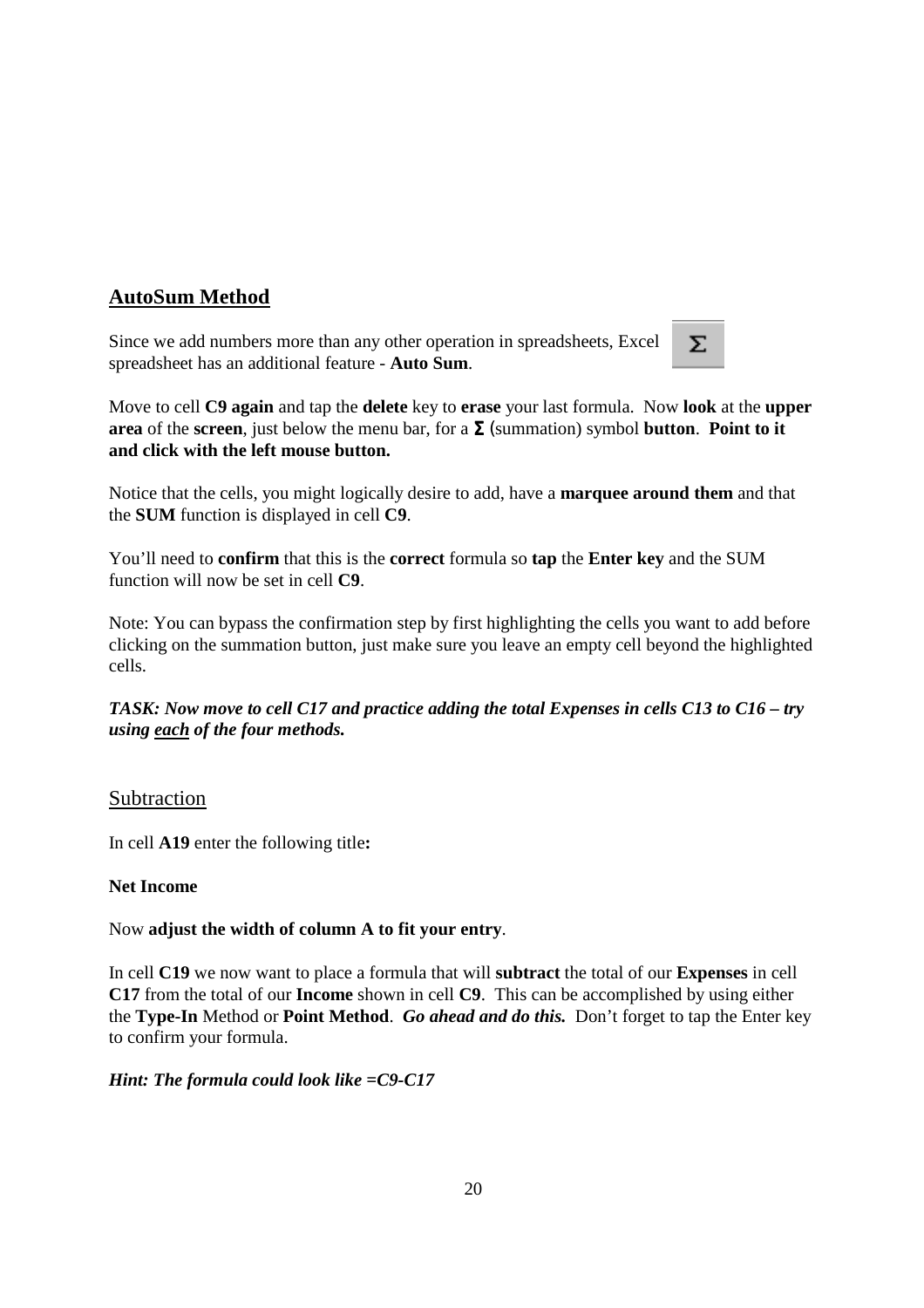# **More Cell Formatting**

We want our **numbers** to **look better**. To do this we'll include **dollar signs** and **decimal points** in our **numbers**.

Point to cell **C6**, hold down the left mouse button and **drag** down slowly to high light cells **C6 through C19**. Your screen should look like the one **below**.

| 4              |            |               |     |
|----------------|------------|---------------|-----|
| 5              | Income     |               |     |
| 6              |            | Parents       | 300 |
| $\overline{I}$ |            | Job           | 50  |
| 8              |            | Investments   | 150 |
| 9              |            | Total         | 500 |
| 10             |            |               |     |
| 11             |            |               |     |
| 12             | Expenses   |               |     |
| 13             |            | Food          | 30  |
| 14             |            | Beverages     | 50  |
| 15             |            | Parties       | 150 |
| 16             |            | Miscellaneous | 70  |
| 17             |            | Total         | 300 |
| 18             |            |               |     |
| 19             | Net Income |               |     |
| วค             |            |               |     |

Now **point anywhere** in the **highlighted** area and click the **right** mouse button. Once again that pop-up menu will appear, click on **Format Cells.**

Click-on the **Number Tab** at the top of the Format Cells window. Point your mouse cursor to **Currency** and click-on it.

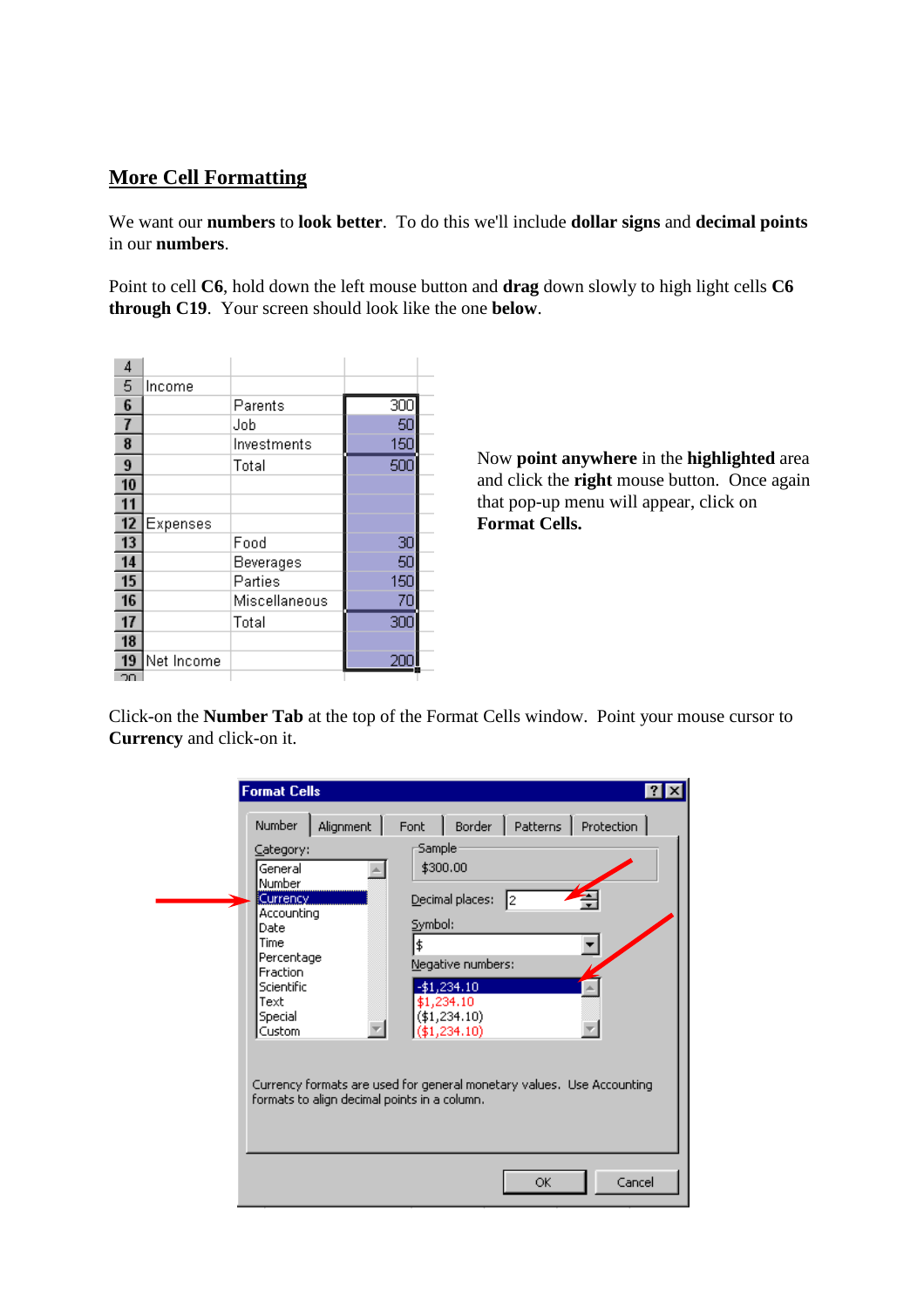Notice **several things:** The **right side** shows the **number of decimal places. The 2** is the default for cents. We'll use the 2.

**Notice above** the Decimal Places that there is a **sample** of what our **number will look like**.

At the lower right it shows**, depending on your choice,** how negative numbers can appear. Now click-on **OK**. All the numbers now have \$.

If you have large numbers that are **"too wide"** for the current column width you will see some **########** displayed in the cells where these numbers are located. To get rid of **########** and show your number you just need to **widen** the columns as you did previously.

| Parents       | \$300.00 |
|---------------|----------|
| Job           | \$50.00  |
| Investments   | \$150.00 |
| Total         | \$500.00 |
|               |          |
|               |          |
| Food          | \$30.00  |
| Beverages     | \$50.00  |
| Parties       | \$150.00 |
| Miscellaneous | \$70.00  |
| Total         | \$300.00 |
|               |          |
|               | \$200.00 |
|               |          |

Your spreadsheet numbers should now look like the one on the left.

# **Division Percent**

Now move to cell **A21** and type in the word **Percent. (I know you remembered to press enter when you were are done entering).** 

We're going to calculate a percentage to show how division works and give us some more practice with numbers.

Now move to cell **C21** and using either the **Type-In Method** or the **Point Method,** divide ( **/** ) the amount for **Income** in cell **C9** by the amount for **Expenses** in cell **C17**. This will give you a horrid number (1.666666667) so we need to put a **percent symbol** with it. Now we'll **repeat** what we did **above**.

### *Hint: The formula should look like =C9/C17*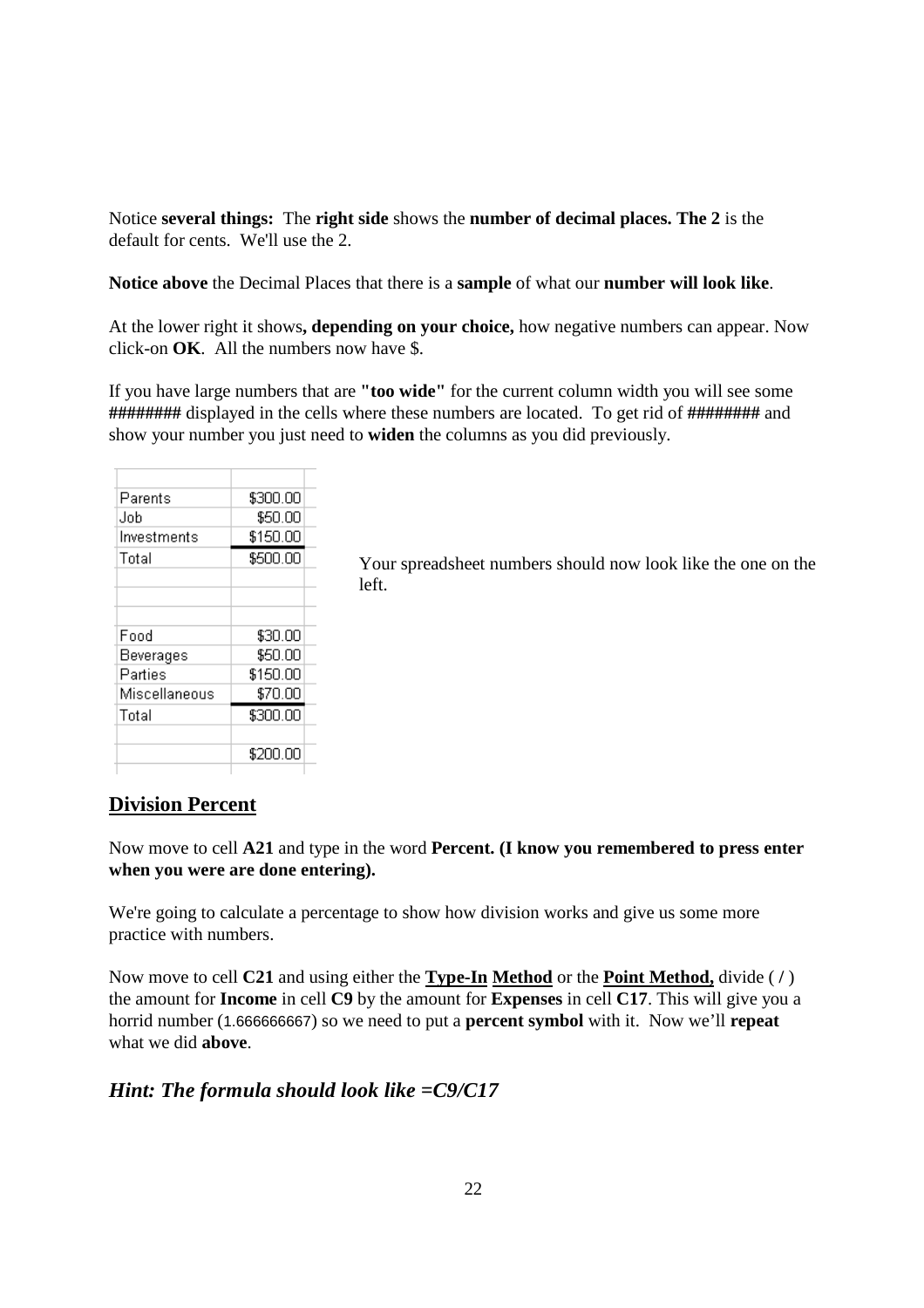Point to **C21** and click the **right** mouse button. Point to **Format Cells -then the Number Tab –** then click-on **Percent from the Category List. Use the small up/down arrows to change the decimal places from 2 to 0 (zero)**. **Click OK**. *Good news, our percent total now tells us that our income is 167% higher than our expenses.* 

### **Copying**

We could repeat what we did to this point and manually fill in the Income and Expenses for each of the remaining columns, but there is a **simpler way** to do this.

**Assuming** our income and expense **amounts** are the **same** throughout the remaining months, we want to **copy** the **amounts** in **Column C** to **Columns D, E and F**. This will **require two "steps**."

**Move** your cursor to cell **C6**. First, we'll **highlight what we want to copy;** next we need to tell the **spreadsheet where we want to place what we've copied**.

So, point to **C6, hold down the left mouse button and drag down the column until cells C6 through C21** are highlighted. Your **highlighted area** should **look like** the one on the **right**.

|               | А          | B             | C            |
|---------------|------------|---------------|--------------|
| 1             |            |               | Janie's Budg |
| $\frac{2}{3}$ |            |               |              |
|               |            |               | <b>SEPT</b>  |
| 4             |            |               |              |
| 5             | Income     |               |              |
| 6             |            | Parents       | \$300.00     |
| 7             |            | Job           | \$50.00      |
| 8             |            | Investments   | \$150.00     |
| 9             |            | Total         | \$500.00     |
| 10            |            |               |              |
| 11            |            |               |              |
| 12            | Expenses   |               |              |
| 13            |            | Food          | \$30.00      |
| 14            |            | Beverages     | \$50.00      |
| 15            |            | Parties       | \$150.00     |
| 16            |            | Miscellaneous | \$70.00      |
| 17            |            | Total         | \$300.00     |
| 18            |            |               |              |
| 19            | Net Income |               | \$200.00     |
| 20            |            |               |              |
| 21            | Percent    |               | 167%         |
| 22            |            |               |              |

Now, point to **Edit** in the top menu bar. Click the **left** button and point to **Copy** in the menu that appears. Click the **left** button. The menu disappears.

You will **notice** that once again, when you **highlight** an area, a **marquee** of running lights moves **around** the **copy area**. This allows you to visually confirm that you highlighted the correct area.

Now we'll tell the program **where to copy** the information. Point to cell **D6, click and hold down the left mouse button and drag down and to the right until you reach cell F21** (This will **highlight three columns -- OCT, NOV, DEC**.).

*When you have finished the cell highlighting, your screen should look like the one on the next page.*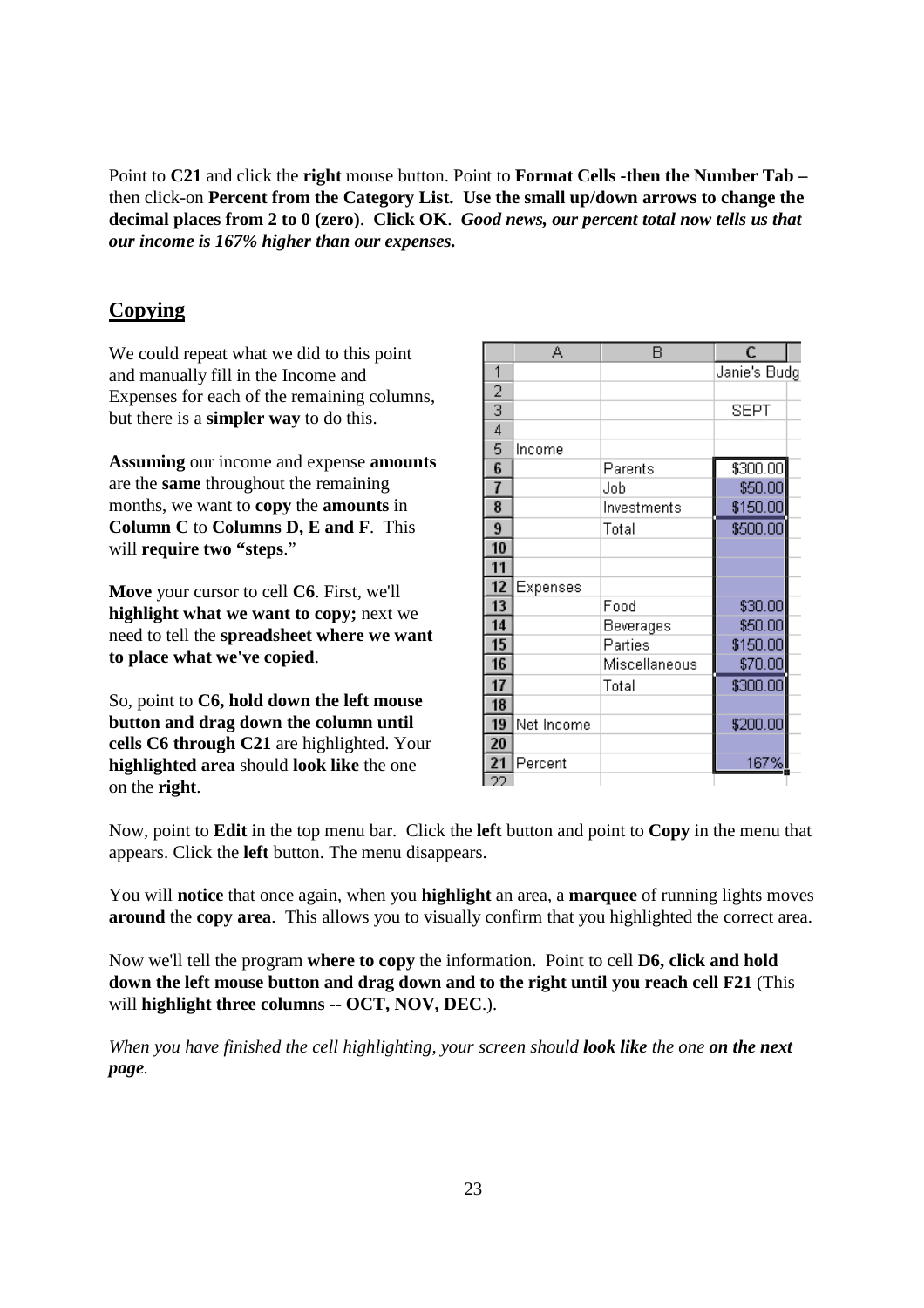|                           | А          | B             | C              | D   | E          | F   |                          |
|---------------------------|------------|---------------|----------------|-----|------------|-----|--------------------------|
| 1                         |            |               | Janie's Budget |     |            |     |                          |
| $\overline{2}$            |            |               |                |     |            |     |                          |
| $\overline{\overline{3}}$ |            |               | <b>SEPT</b>    | OCT | <b>NOV</b> | DEC | $\overline{\phantom{a}}$ |
| $\overline{4}$            |            |               |                |     |            |     |                          |
| 5                         | Income     |               |                |     |            |     |                          |
| 6                         |            | Parents       | \$300.00       |     |            |     |                          |
| $\overline{I}$            |            | Job           | \$50.00        |     |            |     |                          |
| 8                         |            | Investments   | \$150.00       |     |            |     |                          |
| 9                         |            | Total         | \$500.00       |     |            |     |                          |
| 10                        |            |               |                |     |            |     |                          |
| 11                        |            |               |                |     |            |     |                          |
| 12                        | Expenses   |               |                |     |            |     |                          |
| 13                        |            | Food          | \$30.00        |     |            |     |                          |
| 14                        |            | Beverages     | \$50.00        |     |            |     |                          |
| 15                        |            | Parties       | \$150.00       |     |            |     |                          |
| 16                        |            | Miscellaneous | \$70.00        |     |            |     |                          |
| 17                        |            | Total         | \$300.00       |     |            |     |                          |
| 18                        |            |               |                |     |            |     |                          |
| 19                        | Net Income |               | \$200.00)      |     |            |     |                          |
| 20                        |            |               |                |     |            |     |                          |
| 21                        | Percent    |               | 167%           |     |            |     |                          |
| າາ                        |            |               |                |     |            |     |                          |

Now press the **Enter Key** on your keyboard. Notice how all the numbers, dollar signs and formulas, including the border lines were copied? Using the copy command can save you a lot of time entering information and formatting cells.

### **Note: You can also utilize the copy and paste buttons in the button bar to do this if you desire.**

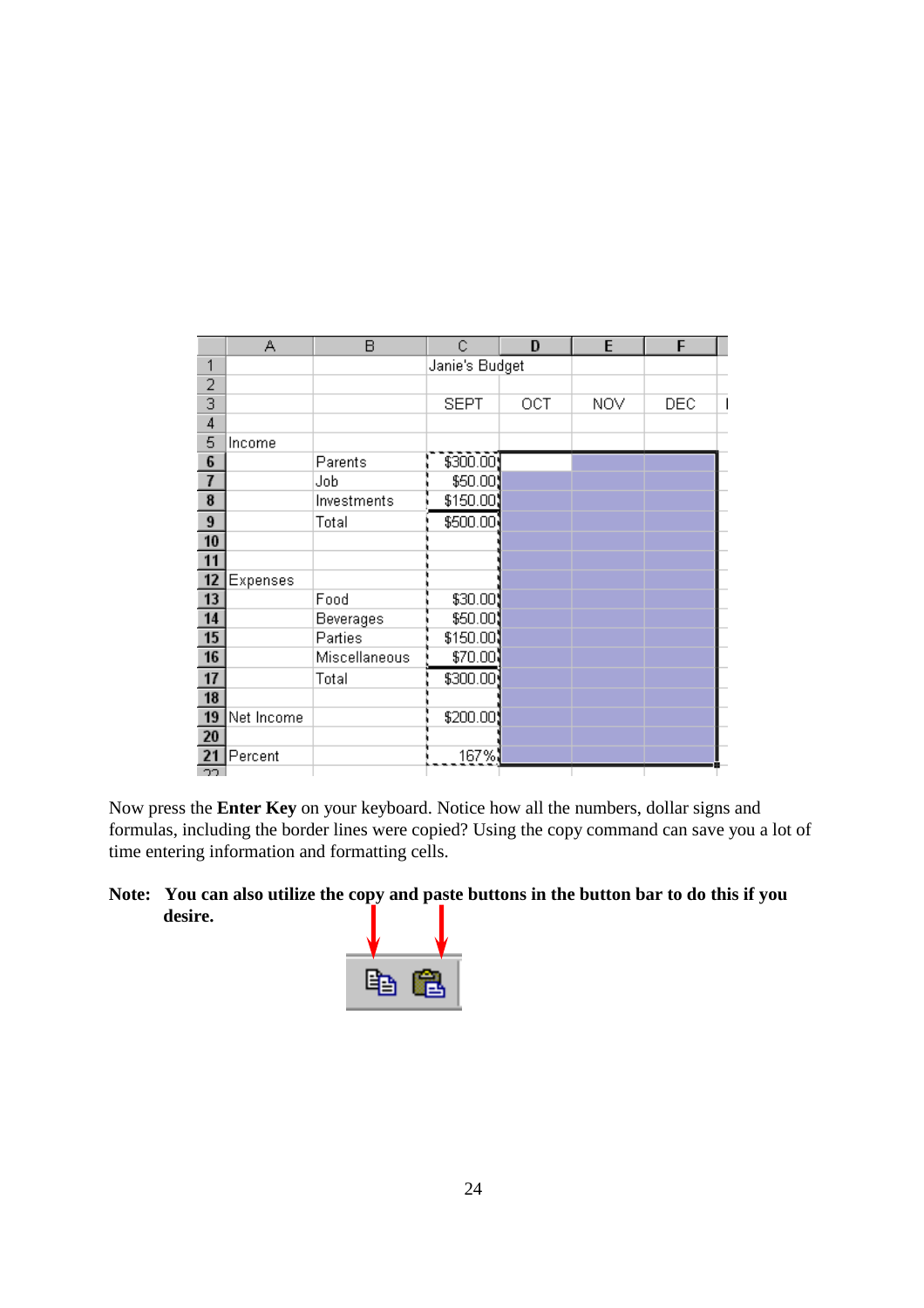### **Entering formulas in the Monthly Totals Column**

Move to cell **G6** under the title Monthly Totals. **Choose one of the formulas you learned earlier to add each of the amounts** in **Parents** for the **four months**. **Use any one of the four methods**.

After you have completed your formula **copy** it to the cells **G7 to G19**. You will see some **"**\$0.00**"** in cells **G10, 11, 12, and 18**. This is because there is "**nothing there**" to add. So, go in and **clean-up** these cells by **deleting** the zeros in these cells. (Click on the cell and press your delete key).

Next, go to **G9 and G17** and **underline** like you've did before.

**Notice** that **we didn't copy** the **percentage** formula when we started this last copying effort. If we had copied a **SUM** formula into cell **G21** it would have added the four percentages. We don't want the sum of the percentages; we **want** a **percentage** of the Monthly Totals. So, we need to copy this percentage separately.

Now, **copy** the **percentag**e formula in cell **F21** to cell **G21**. Next, if you need to, put **\$** signs in cells **G6 through G19**.

### **Absoluting**

There are times when we are working with a spreadsheet that we **do not want** a cell to **"roll" to the next column** when we **use** the **copy** feature of the spreadsheet – like it did in our last copying exercise. *(Roll means that the copied formula automatically adjusts itself to the new cell by changing the cell locations within the formula).*

To **stop** the **cells** from "**rolling**" we utilize something called **absoluting**.

Together we'll do the following as an illustration of absoluting:

Go to cell **A23** and type-in **Number**.

Go to cell **A25** and type-in **Result**.

Go to cell **C23** and type in a **2**.

We'll now **create a formula** to multiply our **number** times **Net Income**. You may use either the **Type-in** or **Point** method.

Go to cell **C25,** and type in a formula to **multiply cell C23 times cell C19**.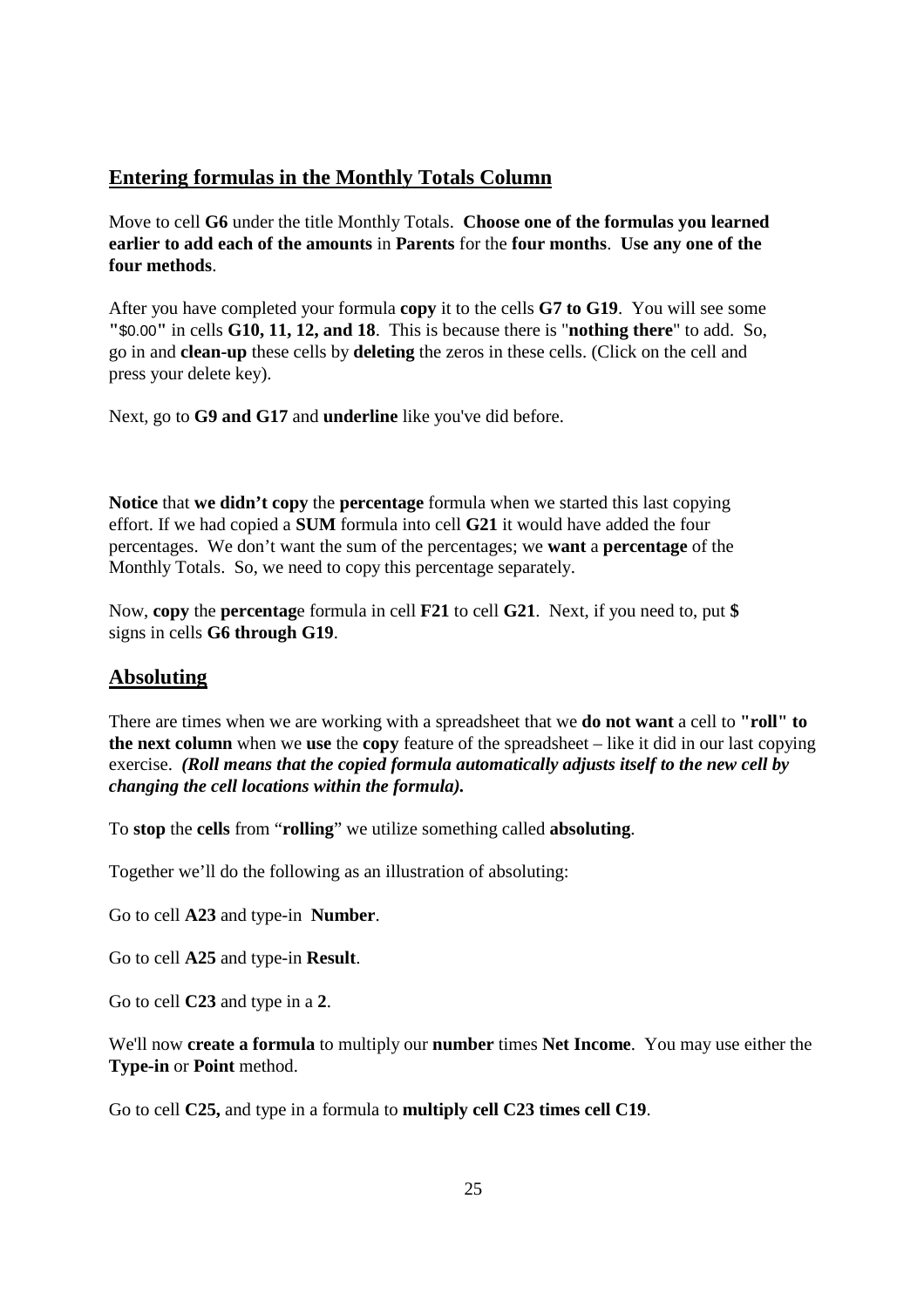#### *Hint: The formula should look like: =C23\*C19*

The result in **C25** should be **two times the net income in cell C19**.

Now **copy** the formula in cell **C25** to cells **D25, E25, F25 and G25**.

### UH OH!!! WHERE DID ALL OF THOSE "0'S" COME FROM?

**Using the arrow keys move the cursor** to each of the cells **D25, E25, F25 and G25**. **Notice, as you click on each and look at the top of the screen, how C23** (the cell with the 2) **"rolled" and became D23, E23, F23 and G23** (**which are blank cells** - and caused the **"0's"**).

A **blank cell times** a number equals "0." **We want the 2 to be in each formula and not to "roll".**

To do this we utilize something called **Absoluting** or **Anchoring**.

Go back to cell **C25**. Now we'll **enter the formula again**, but a **little differently to anchor the 2**.

Type in a **=C23** (or you could type = and point to C23). **Now tap the F4 key**. **Notice**, in the **Edit bar** at the **top of the screen**, that the **=C23 changes to: \$C\$23**. (This tells you that cell **C23** is **absoluted** or anchored. The **"\$'s"** indicate the absoluting.)

Now **finish the formula** by typing in or pointing **\*C19** as before. Tap **Enter**.

*Hint: The formula should look like: =\$C\$23\*C19* 

Now **copy** the formula in cell **C25** to cells **D25, E25, F25 and G25** again. (You can do this right overtop of those zero's in the cells).

The numbers should now be **correct**. Move your curse to cells **D25, E25, F25 and G25** like you did before. You will notice the **"\$'s"** have **copied** the **=\$C\$23** to **each cell (absoluting)** and the Net Income figures have rolled as they should.

Absoluting is something that can save you a lot of time, therefore it is one excel command that is good to know and understand.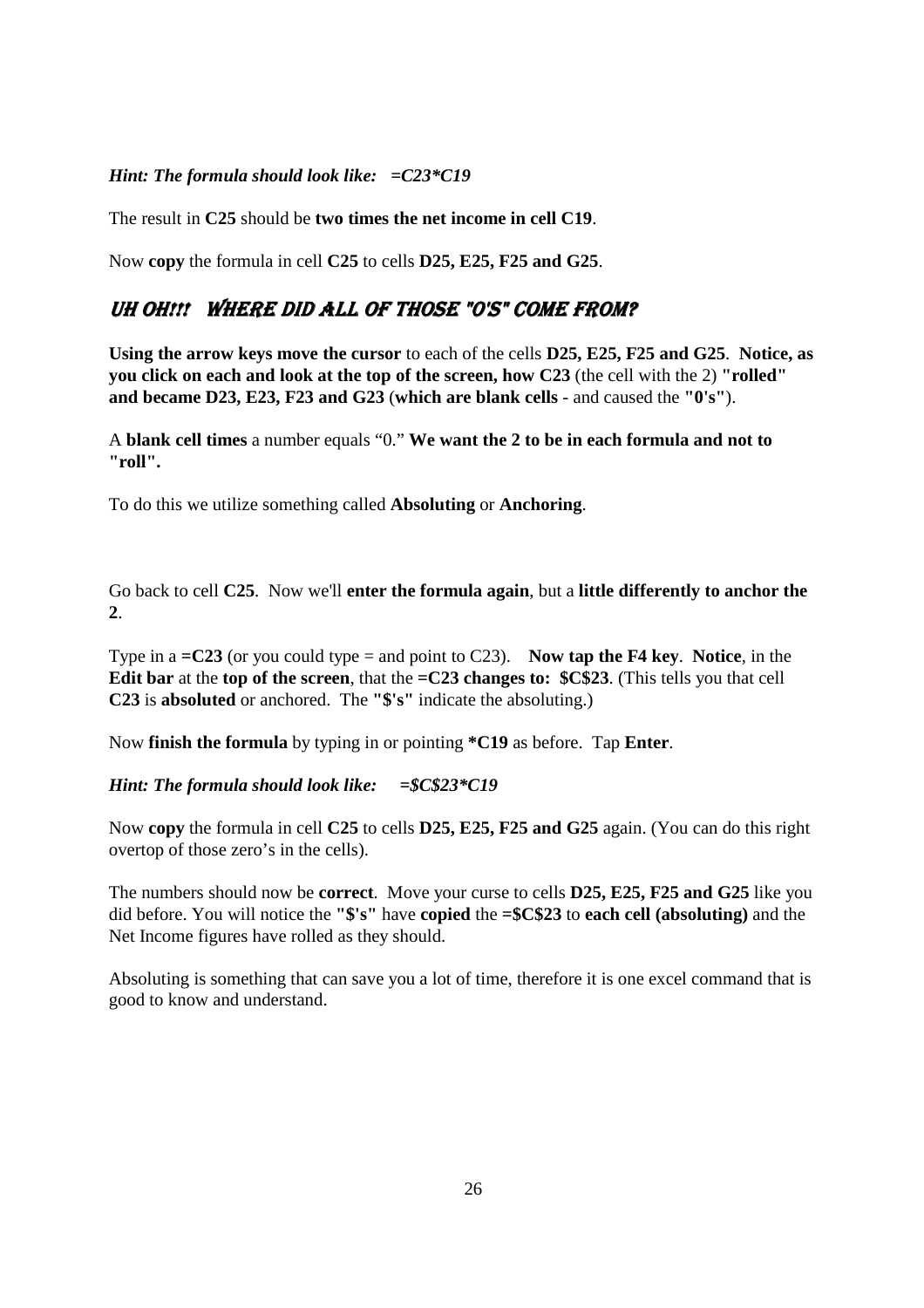# **Graphics**

As you may or may not know, graphics are an excellent way to display and explain your work.

We are now going to turn your spreadsheet numbers into graphics -- bar charts, pie charts, etc.

**Before** we can create a chart there are a couple of **essential steps**. First we have to **tell** the "Chart Wizard" **what we want to chart** and then **where** we want the chart to be placed.

In cell **B9** type *in* **Income** (to replace the word Total).

Next, in cell **B17** type in **Expenses** for the same reason.

### *VERY IMPORTANT……….*

Hold down the left mouse button and **highlight cells B3 to F3**.

Next **HOLD DOWN** the **Ctrl** key at the **bottom of the keyboard**, and **while you are holding it down, highlight cells B9 through F9**. You will now **see two different "ranges" highlighted**.

**Hold down the Ctrl again, and highlight cells B17 through F17**. These three ranges will make up your chart.

|    | А        | B               | c              | D        | E          | F          |              |
|----|----------|-----------------|----------------|----------|------------|------------|--------------|
| 1  |          |                 | Janie's Budget |          |            |            |              |
| 2  |          |                 |                |          |            |            |              |
| 3  |          |                 | <b>SEPT</b>    | OCT      | <b>NOV</b> | <b>DEC</b> | <b>MONTI</b> |
| 4  |          |                 |                |          |            |            |              |
| 5  | Income   |                 |                |          |            |            |              |
| 6  |          | Parents         | \$300.00       | \$300.00 | \$300.00   | \$500.00   |              |
| 7  |          | Job             | \$50.00        | \$100.00 | \$200.00   | \$50.00    |              |
| 8  |          | Investments     | \$150.00       | \$150.00 | \$150.00   | \$150.00   |              |
| 9  |          | Income          | \$500.00       | \$550.00 | \$650.00   | \$700.00   |              |
| 10 |          |                 |                |          |            |            |              |
| 11 |          |                 |                |          |            |            |              |
| 12 | Expenses |                 |                |          |            |            |              |
| 13 |          | Food            | \$30.00        | \$100.00 | \$30.00    | \$30.00    |              |
| 14 |          | Beverages       | \$50.00        | \$50.00  | \$50.00    | \$50.00    |              |
| 15 |          | Parties         | \$150.00       | \$150.00 | \$150.00   | \$150.00   |              |
| 16 |          | Miscellaneous   | \$70.00        | \$70.00  | \$70.00    | \$70.00    |              |
| 17 |          | <u>Expenses</u> | \$300.00       | \$370.00 | \$300.00   | \$300.00   |              |
| 18 |          |                 |                |          |            |            |              |

When you complete the previous instructions, your screen should look like the one below.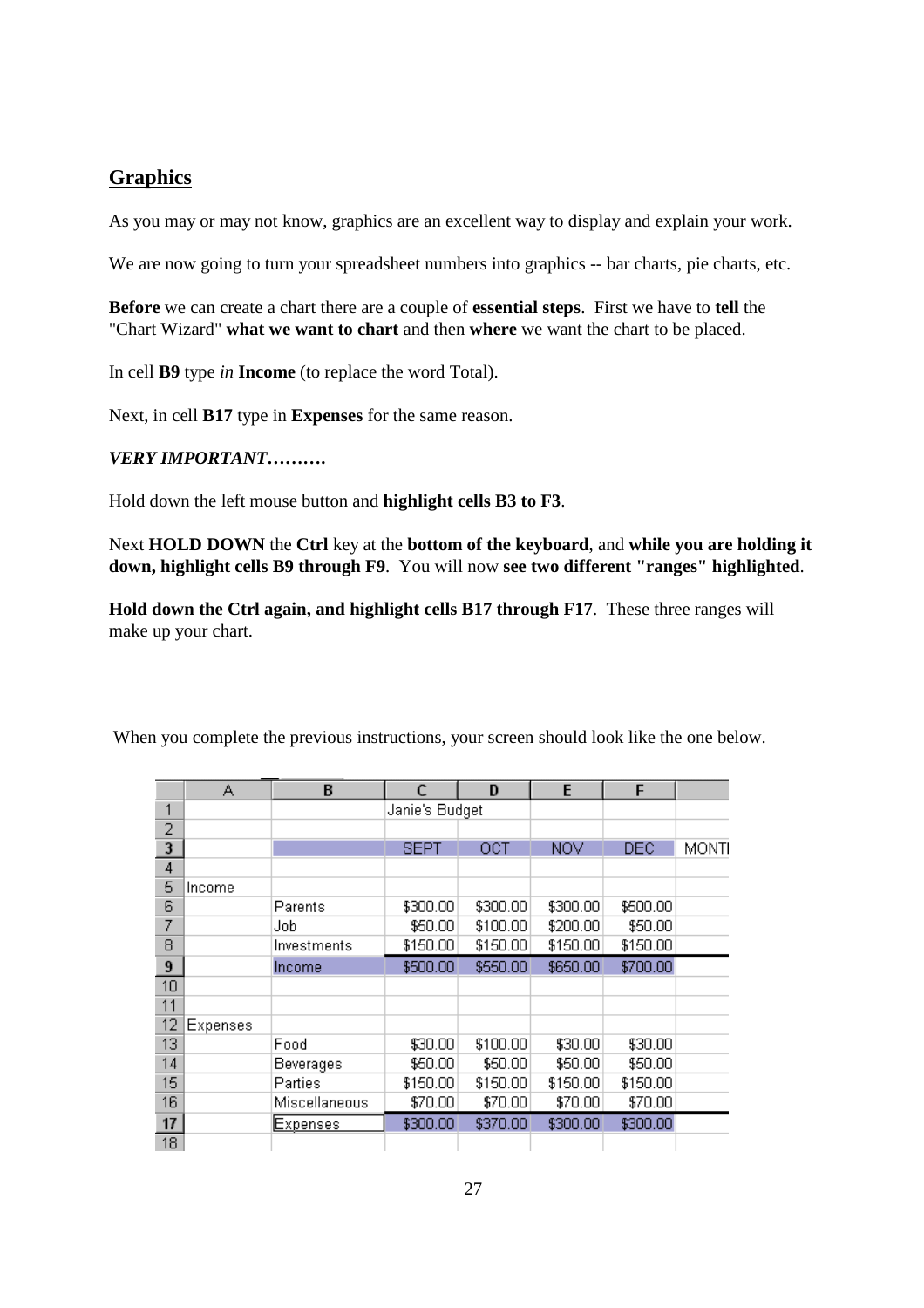We'll use the **easiest method** for our first chart (graph).

In the **Menu Bar** click-on to **Insert**, then in the menu that appears, click on **Chart.** The following window appears.

| Chart Wizard - Step 1 of 4 - Chart Type<br>Standard Types   Custom Types                                                                  | $ ?  \times$                                                                             |
|-------------------------------------------------------------------------------------------------------------------------------------------|------------------------------------------------------------------------------------------|
| Chart type:<br>Column<br>Bar<br>Line<br>Pie<br>XY (Scatter)<br>Area<br>Doughnut<br>Radar<br>Surface<br>Bubble<br>l <mark>iti</mark> Stock | Chart sub-type:                                                                          |
|                                                                                                                                           | Clustered Column. Compares values across<br>categories.<br>Press and Hold to View Sample |
| 2<br>Cancel                                                                                                                               | Next<br>$<$ Back<br><b>Finish</b>                                                        |

The **Chart Wizard** now appears. The various types of charts are shown in the **Chart type section** on the **left**. **Examples** of the selected chart type are shown show on the **right** under **Chart sub-type**.

We'll use the **Column** chart type and the **Chart Sub-type** already selected.

Click on **Next**.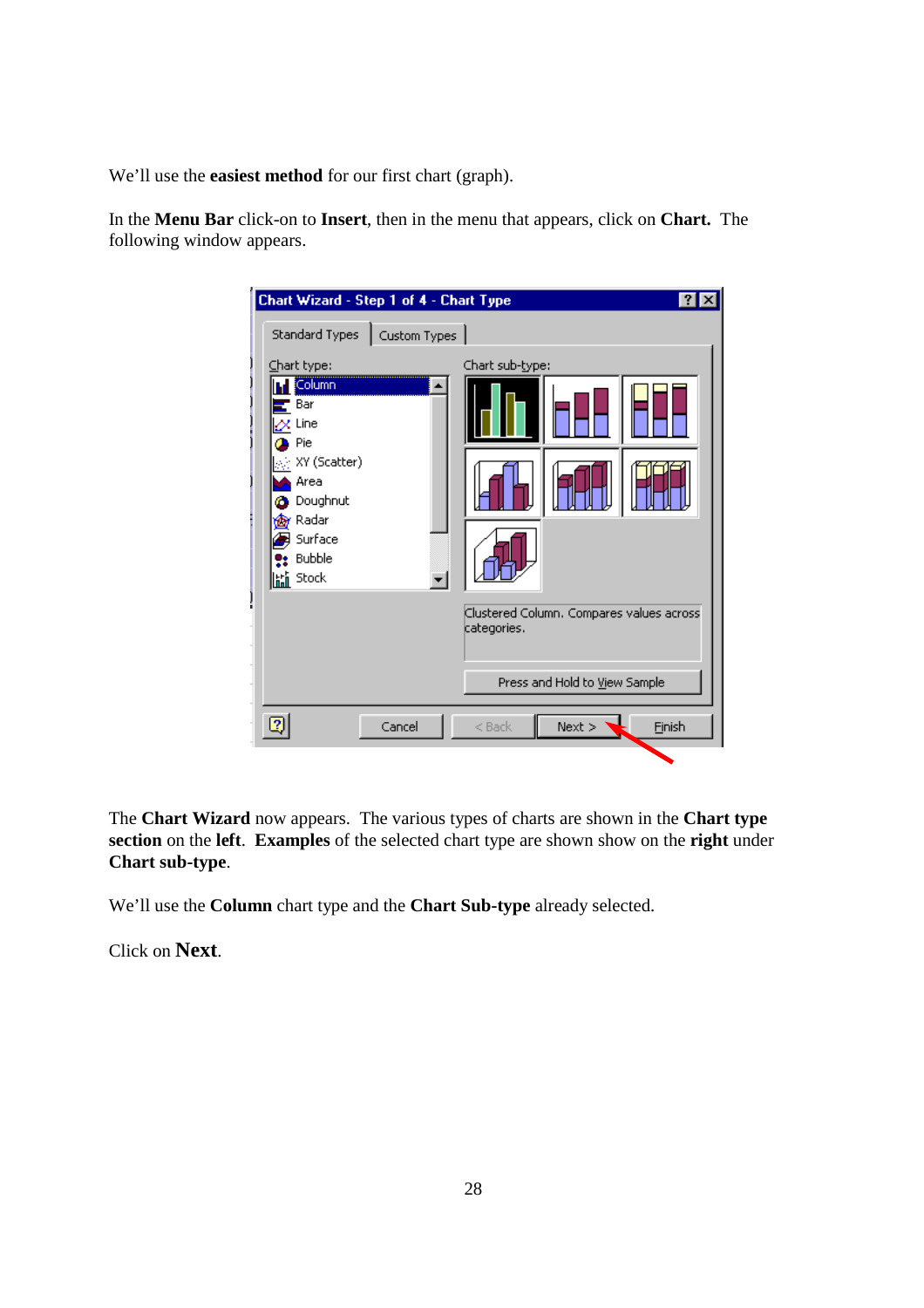

Chart Wizard now displays **what your chart will look like**.

The "**ranges**" you **selected** originally are **shown** in the **Data range:** area. **If you did not highlight the cells as were indicated, your chart won't "look right.**" **Your chart should look like the example above**.

Take a second now to click on the **Series tab** at the top of the Chart Wizard box; you'll see a new Wizard screen that shows the cells where the Income and Expenses series came from.

**Return back to the Data Range** by clicking the Data Range tab at the top.

In the "Series-in" section of the Chart Wizard, **click on** the **little circle** in front of **Columns**.

The Wizard will indicate that the chart has been "rotated" 90 degrees and thus the axis has changed. Return to the **Row** display type by clicking the **small circle** in front of **Rows**.

Click the **Next** button.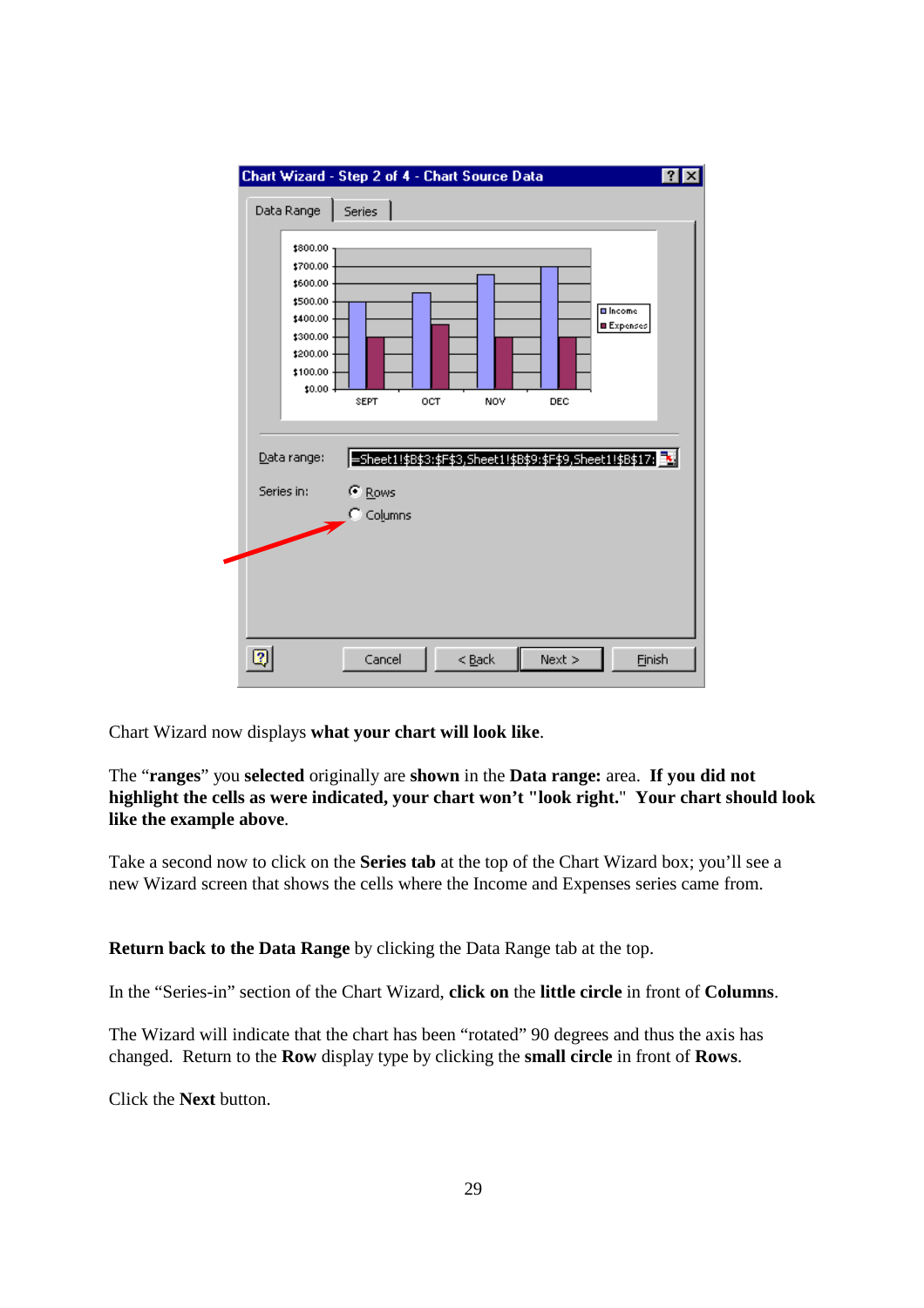

Now the final step: **Titles**.

**Click**-in the **blank** space located under **Chart Title**. A flashing cursor will appear.

### **Type in your name with an apostrophe (') s and the word Budget (ex. Janie's Budget).**

Now, **click**-in the area under **Category (X) axis:** and type in: **Months**.

Next, **click**-in the area under **Value (Y) axis:** and type in: **Dollars**.

As you enter your information into the blank spaces the picture of your chart immediately changes to give you an "instant" view of your final chart.

You may have also noticed that there are several other **tabs** at the **top** of the Chart Wizard box.

Take a moment to **click on** the **Legend tab**. The **legend** is the **small box** on the **right**, which **indicates** what the **colors** of the "**bars**". Using this legend tab you can turn off the legend display, or relocate the legend box elsewhere in your chart. Try clicking some of the **placement** choice to see how they look.